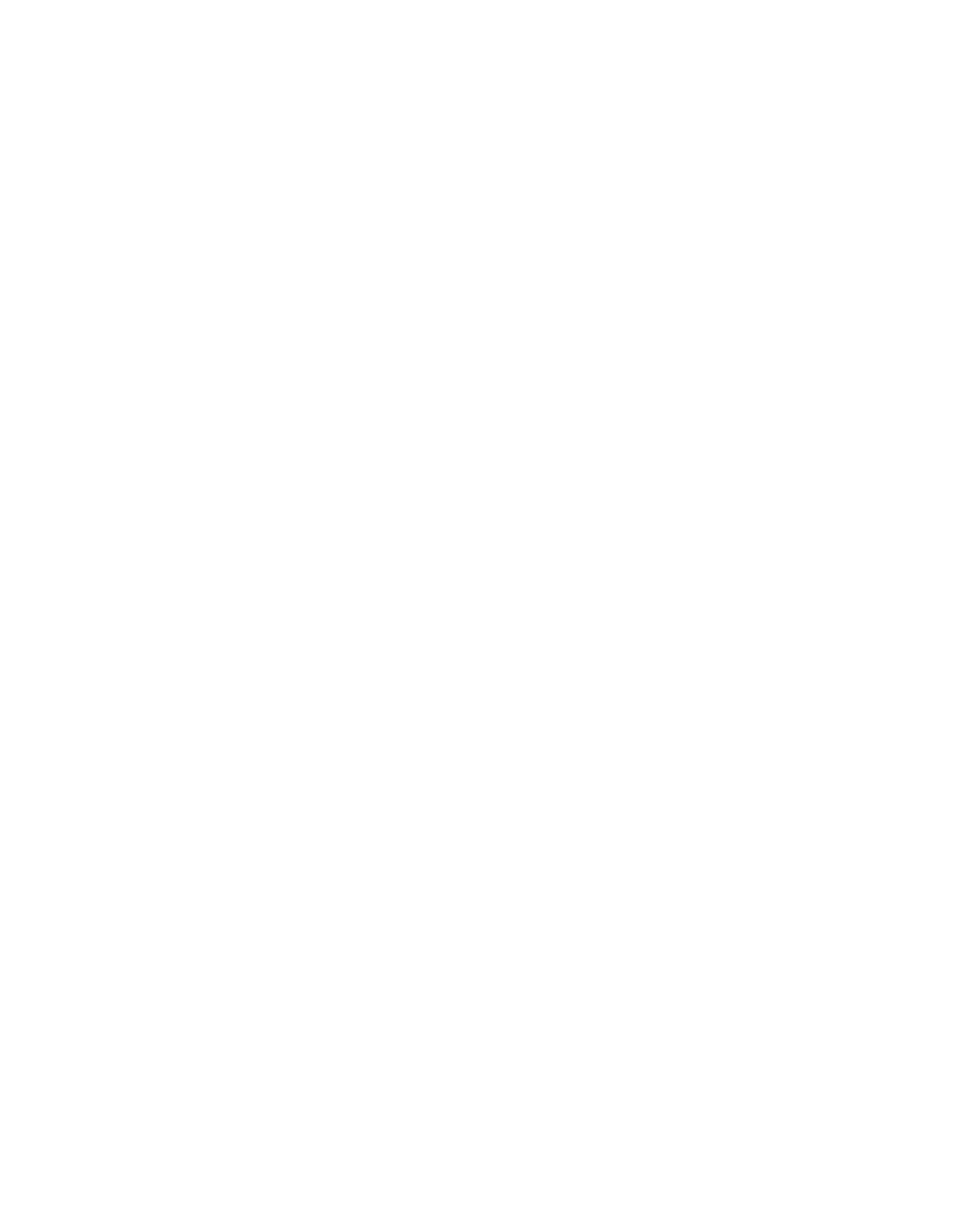# **Journal of the American Society of Legislative Clerks and Secretaries**

# **2008 Staff**

| Co-Chair:   | Nathan Hatfield, VA Senate<br>Calendar Clerk       |
|-------------|----------------------------------------------------|
| Co-Chair:   | Maryann Horch, VA Senate<br><b>Systems Analyst</b> |
| Vice Chair: | Annette Moore, UT Senate<br>Secretary              |
| Recorder:   | Inga Emerson, DE House<br><b>Journal Clerk</b>     |

# **Editorial Board**

Ginny Edwards (VA) Polly Emerson (TX) Jeff Finch (VA) Nellie Humphries (AL) Hobie Lehman (VA) Tara Perkinson (VA)

# **Committee Members**

Tom Forster (OR) Karen Goldman (CO) Mary Phillips (NV) Ron Smith (LA)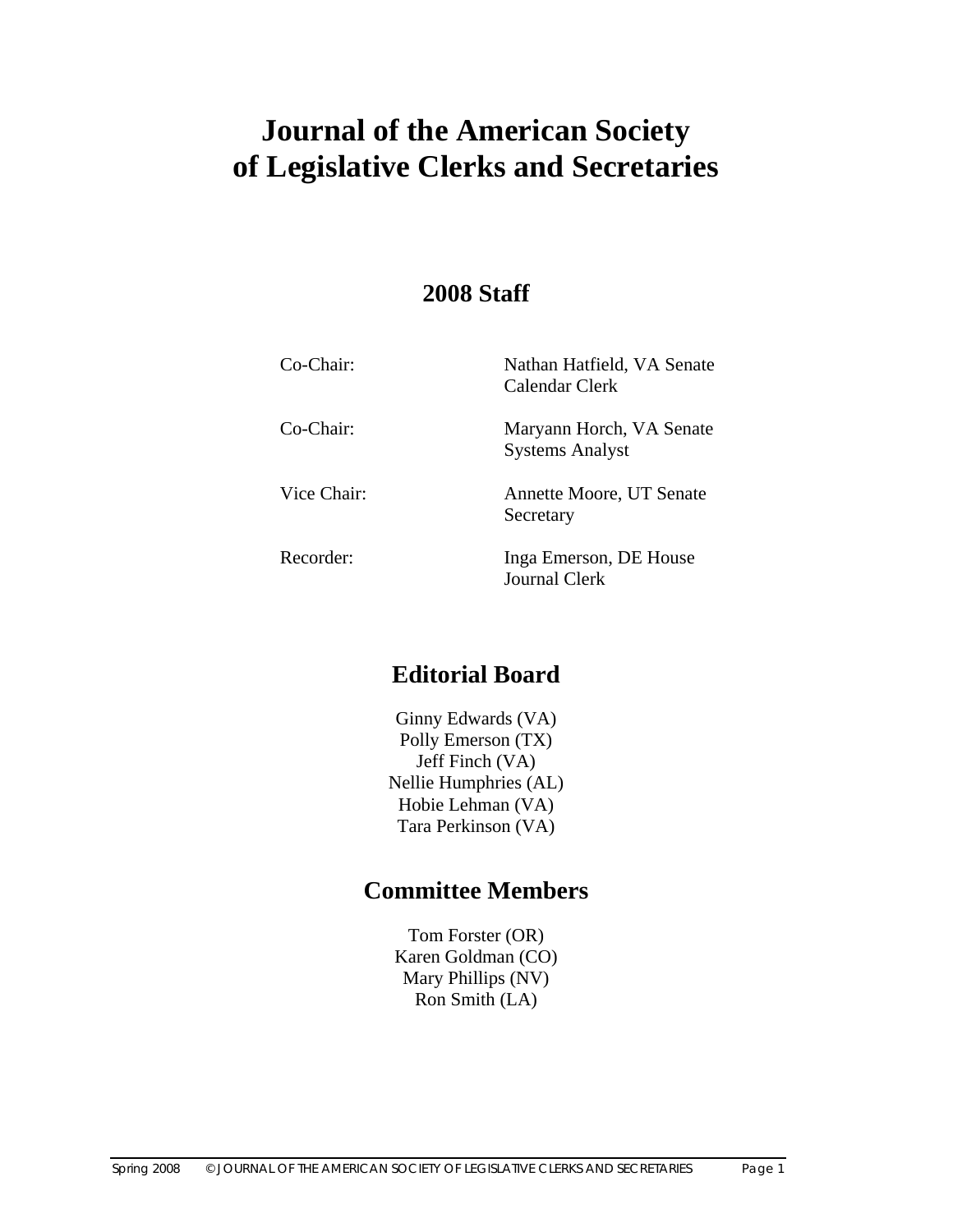#### **INFORMATION FOR AUTHORS**

The editor of the *Journal of the American Society of Legislative Clerks and Secretaries* welcomes manuscripts which would be of interest to our members and legislative staff, including topics such as parliamentary procedures, management, and technology. Articles must be of a general interest to the overall membership.

Contributions will be accepted for consideration from members of the American Society of Legislative Clerks and Secretaries, members of other National Conference of State Legislatures staff sections, and professionals in related fields.

All articles submitted for consideration will undergo a review process. When the Editorial Board has commented, authors will be notified of acceptance, rejection or need for revision of manuscripts. The review procedure will require a minimum of four to six weeks. Two issues are printed annually – one in the spring and the other in the fall.

#### **STYLE AND FORMAT**

Specialized jargon should be avoided. Readers will skip an article they do not understand.

Follow a generally accepted style manual such as the University of Chicago Press *Manual of Style*. Articles should be word processed in Word 2000 or WordPerfect 8.0, and doublespaced with one-inch margins.

Number all references as endnotes in the order in which they are cited within the text. Accuracy and adequacy of the references are the responsibility of the author.

Authors are encouraged to submit a photograph with their article, along with any charts or graphics which may assist readers in better understanding the article's content.

#### **SUBMISSION**

Articles should be submitted electronically to:

Nathan Hatfield, Co-Chair nhatfield@sov.state.va.us or Maryann Horch, Co-Chair mhorch@sov.state.va.us

Photographs should be emailed in .jpeg or .gif format or mailed flat with appropriate cardboard backing to:

> Nathan Hatfield, Co-Chair Maryann Horch, Co-Chair Senate of Virginia P.O. Box 396 Richmond, VA 23218

Inquiries from readers and potential authors are encouraged. You may contact the editor by telephone at (804) 698-7470 or email at nhatfield@sov.state.va.us or mhorch@sov.state.va.us. Letters to the editor are welcomed and will be published to provide a forum for discussion.



The *Journal of the American Society of Legislative Clerks and Secretaries* (ISSN 1084- 5437) consists of copyrighted and uncopyrighted material. Manuscripts accepted for publication become the property of the American Society of Legislative Clerks and Secretaries. All rights reserved. Reproduction in whole or part without permission is strictly prohibited.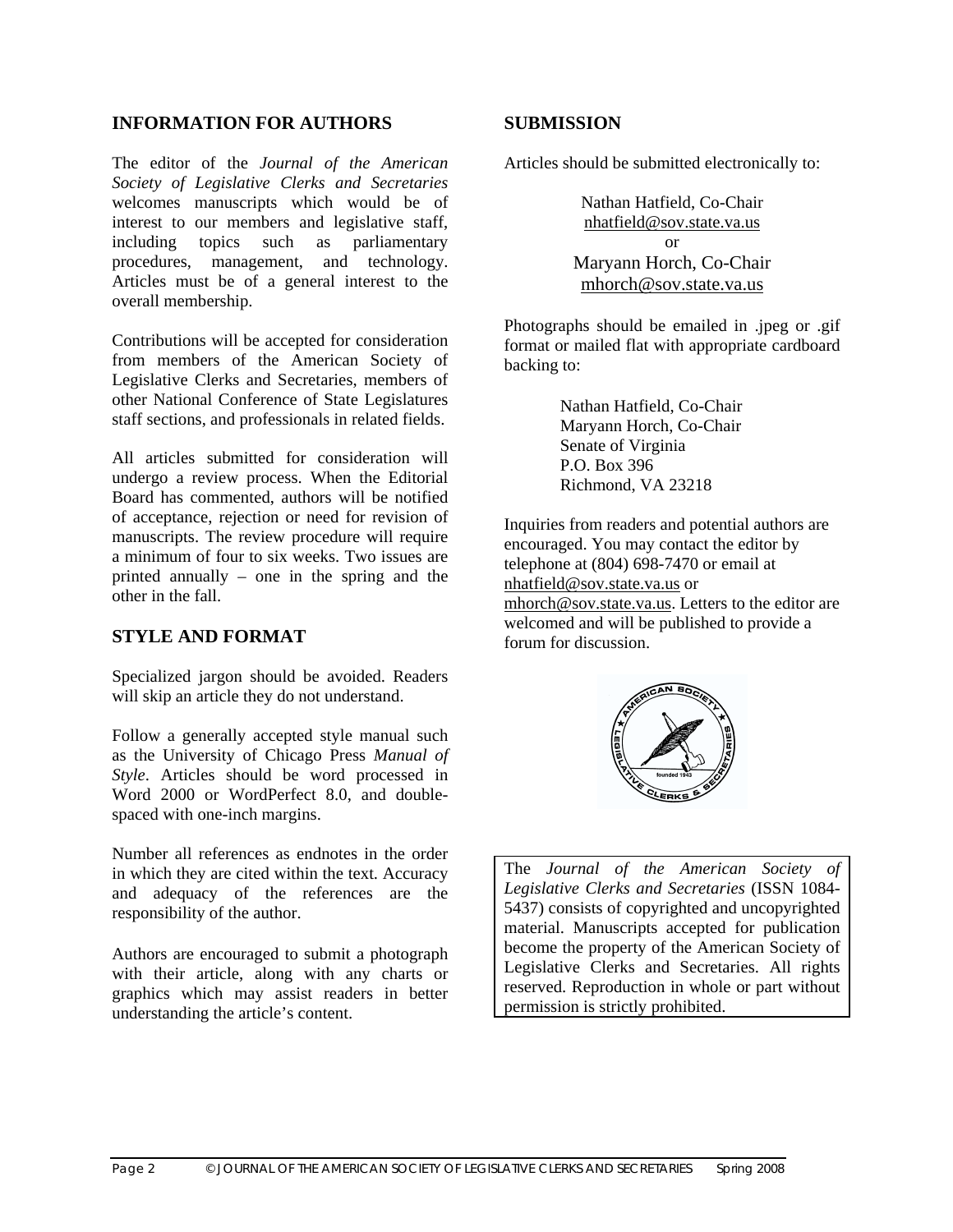#### **Ohio's Constitutional Showdown**

#### **Governor's Veto Power under Section 16, Article II, Ohio Constitution State ex Rel. Ohio Gen Assembly v. Brunner and Enrolled Bill Case Study United Autoworkers, et al., vs. Jennifer Brunner, Ohio Secretary of State**

*Laura Clemens* 

In December 2006, the Ohio General Assembly voted in full session to pass H.B. 694, a campaign finance law that was hotly debated among the two political parties because of campaign limitations placed on union activities. Shortly after House passage, the Senate voted on the measure and it was sent to the governor for signature. Similarly, S.B. 117 was passed by both houses of the General Assembly and was sent to the governor for final action. For those in the business of preparing legislation, this is a routine procedure-- one that is done countless times during a session- and should be routine. However, the road these bills took is as far from routine as possible and resulted in litigation that embroiled not only the House and Senate, but a retiring governor, a newly seated governor, and a newly seated secretary of state.

Several questions were raised regarding S.B. 117 and H.B. 694. Does a newly elected governor have the ability to undo the actions of a previous governor? Does the clerk, a constitutional officer, have the ability to make corrections of a clerical or staff error to an enrolled bill once it has been signed by the presiding officers and the governor, and sent to the secretary of state? What does "deliver forthwith" mean when the legislature has adjourned sine die? Is Ohio considered an "enrolled bill" state or a "journal" state when deciding cases of legislative intent?

#### Lame duck session

In Ohio, the session held after the November general election and before adjournment sine die, is known as a lame duck session. In 2006, the electorate chose a governor, secretary of state, attorney general, and treasurer from a different political party (Democrat) than the existing officeholders (Republicans), an election sweep that was a direct result of a "throw the bums out" campaign and the trend for change we saw nationally as well. The House and the Senate maintained Republican majorities, but by a much slimmer margin in the House.

The lame duck session became one in which major policy initiatives were passed quickly. The two I will discuss, S.B. 117 and H.B. 694, were two of those bills.

S.B. 117 was a product liability bill which placed caps on damages. It had been languishing in committee for months before being placed on the fast track for passage. It did not have the endorsement of the executive branch.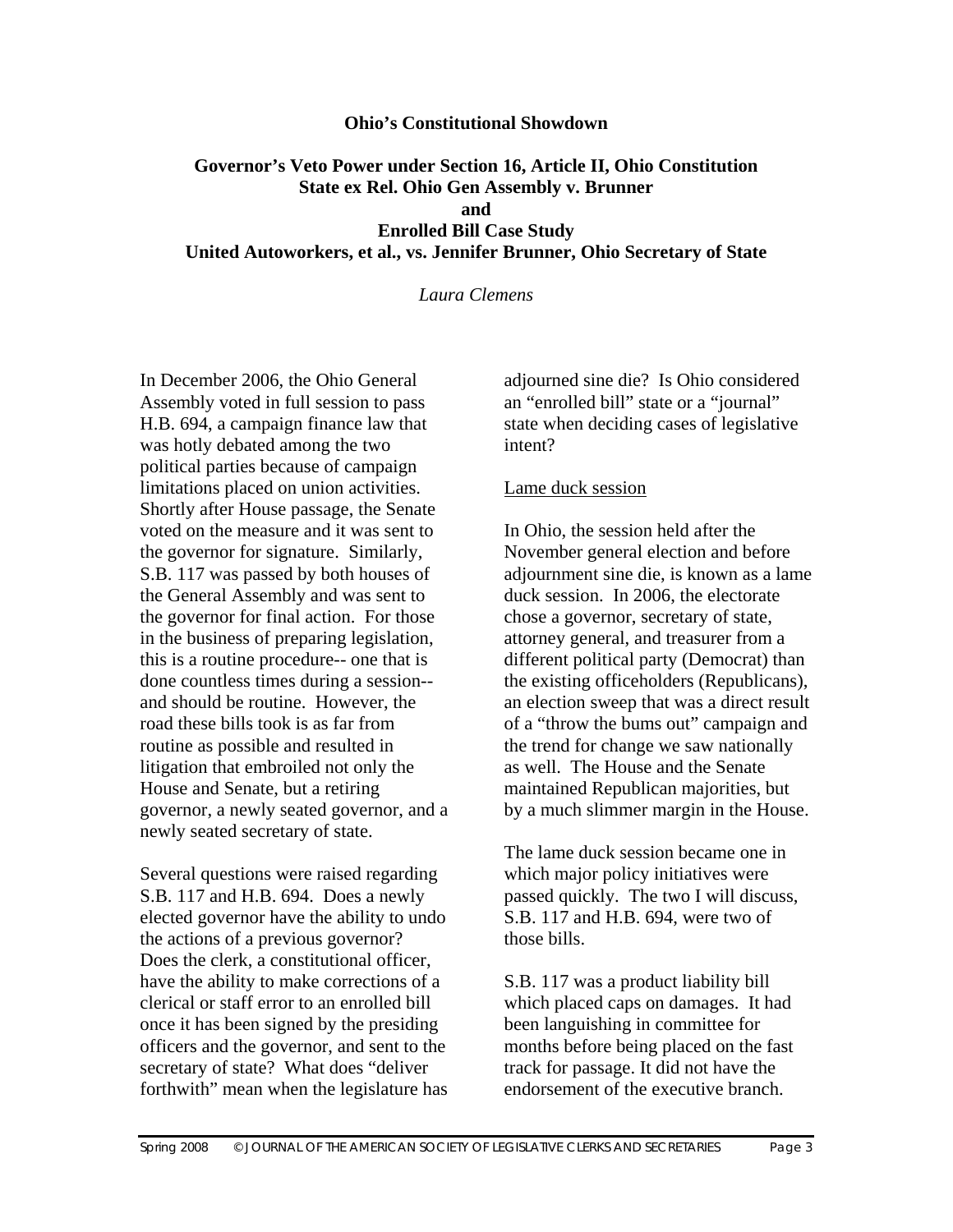Final legislative action occurred on December 14, 2006. The bill was enrolled and signed by the presiding officers.

H.B. 694 dealt with limitations on political campaign contributions and, again, was a controversial measure. Final legislative action occurred on December 20, 2006. The bill was enrolled, signed by the presiding officers, and was presented to the governor on December 27, 2006.

The House adjourned sine die on December 21, 2006. The Senate adjourned sine die on December 26, 2006.

Here is where it gets interesting. On January 5, 2007, S.B. 117 was filed with the Secretary of State's office without the governor's signature. H.B. 694 was filed with the secretary of state on January 3, 2007, with the governor's signature but with a key amendment left out of the enrolled bill.

S.B. 117 and the Rights of a Successor Governor

Section 16, Article II of the Ohio Constitution states:

> *If a bill is not returned by the governor within ten days, Sundays excepted, after being presented to him, it becomes law in a like manner as if he had signed it, unless the General Assembly by adjournment prevents its return; in which case, it becomes law unless, within ten days after such*

*adjournment, it is filed by him, with his objections in writing, in the office of the secretary of state. The governor shall file with the secretary of state every bill not returned by him to the house of origin that becomes law without his signature.* 

Since S.B. 117 was filed with the secretary of state's office within that tenday period, it was presumed to have become law and the effective day was set.

On Monday, January 8, 2007, the first day of the terms of office for the governor and the secretary of state, the governor requested the secretary of state to "return" S.B. 117. The governor argued that he was requesting the return because "the 10-day presentment period for that bill had not yet concluded." The secretary of state complied with the request and returned the bill to the governor. The governor immediately vetoed the bill.

This action raised several constitutional questions. Did the new governor have the right to request the return of a bill that had already been filed with the secretary of state's office? Does the tenday period continue in effect even though a bill has been filed; and if so, does any governor have the ability to "change his mind" at any time during this period? Or, does the filing with the secretary of state's office end the authority of the governor over the bill?

The Ohio General Assembly sued the secretary of state to compel her to treat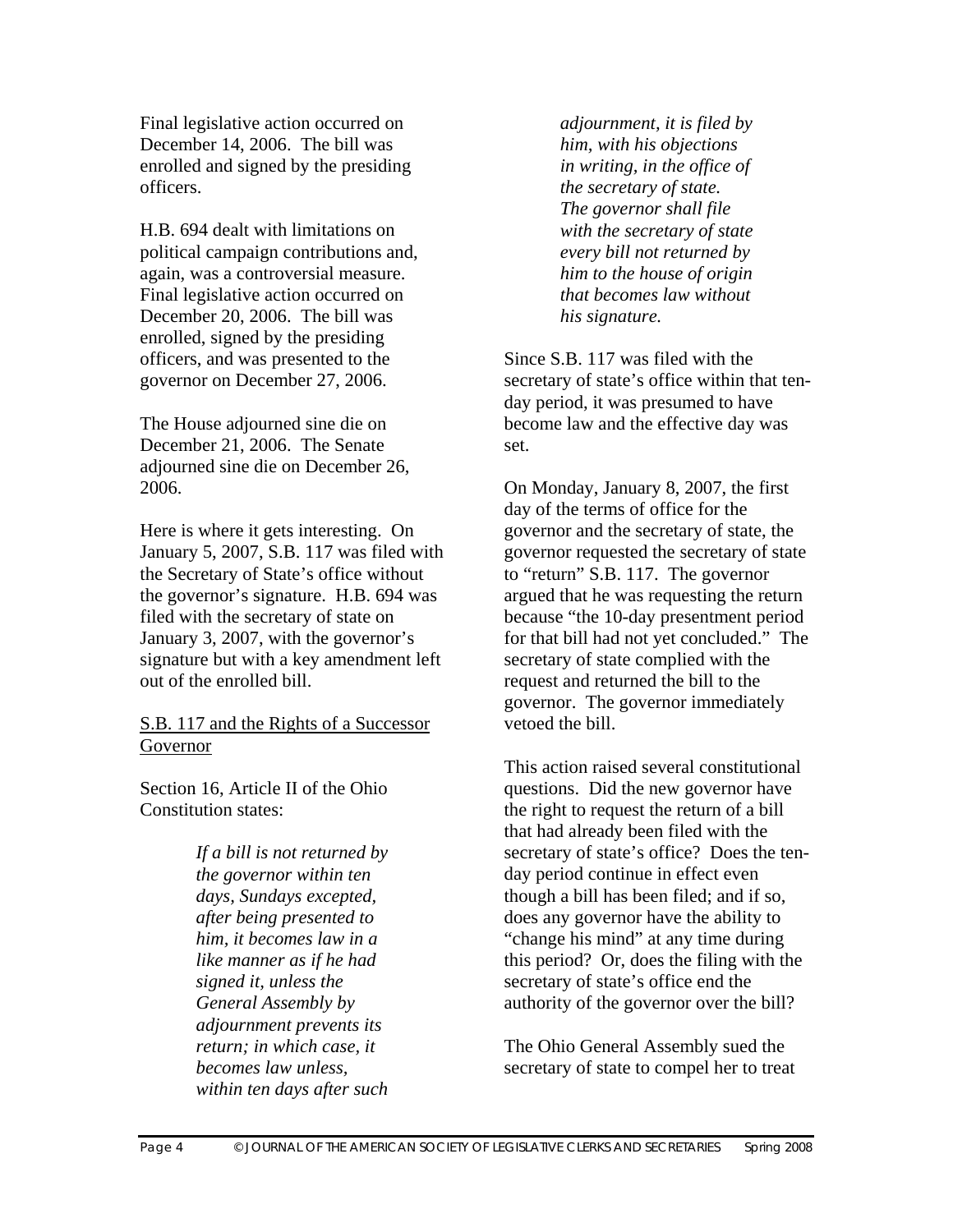S.B. 117 as a duly enacted law and to fulfill her duties with respect to that law.

The Ohio Supreme Court ruled in favor of the Ohio General Assembly, stating in part:

> *[T]he filing of a bill with the secretary of state is the governor's performance of a constitutional obligation and the last act that the Constitution authorizes a governor to take in the process by which a bill becomes law without his signature.*

*Upon completing review of the legislation and filing it without signature in the office of the secretary of state, the governor's constitutional obligations are fulfilled, and, as this court stated 170 years ago…[i]t is not competent for a public officer to undo what he has once done, and thus correct his errors; when he has executed his duties, he is functus officio, and has lost power over the subject.* 

*It is my view that the act of filing with the secretary of state terminated the function of the office of the governor with respect to this legislation.* 

*Pursuant to the Constitution, the office of the secretary of state has no role in the legislative process other than to serve as a depository for the filing of bills and laws.* 

# *Nothing in the*

*Constitution, the Revised Code, or the precedent of this court suggests that a secretary of state has the authority or discretion to make any determination with respect to legislation or the actions of either the governor or the General Assembly in the legislative process.*

#### Calculation of the Time Limit and the Definition of "Forthwith"

In both cases, the issue of the ten-day presentment period was called into question since the legislature adjourned sine die prior to the bills being delivered to the governor and the legislature was condemned for not fulfilling its obligation to deliver the bills forthwith.

S.B. 117 was presented to the governor on December 27, 2006, 13 days after the General Assembly passed the bill. The staff of the Senate clerk's office conferred with the governor's office and agreed upon that date. On the last day of his term in office, January 5, 2007, the bill was filed with the secretary of state's office without his signature. In this case, the court determined that under Section 16, Article II of the Ohio Constitution, the ten-day period for the governor to act started on the date that the General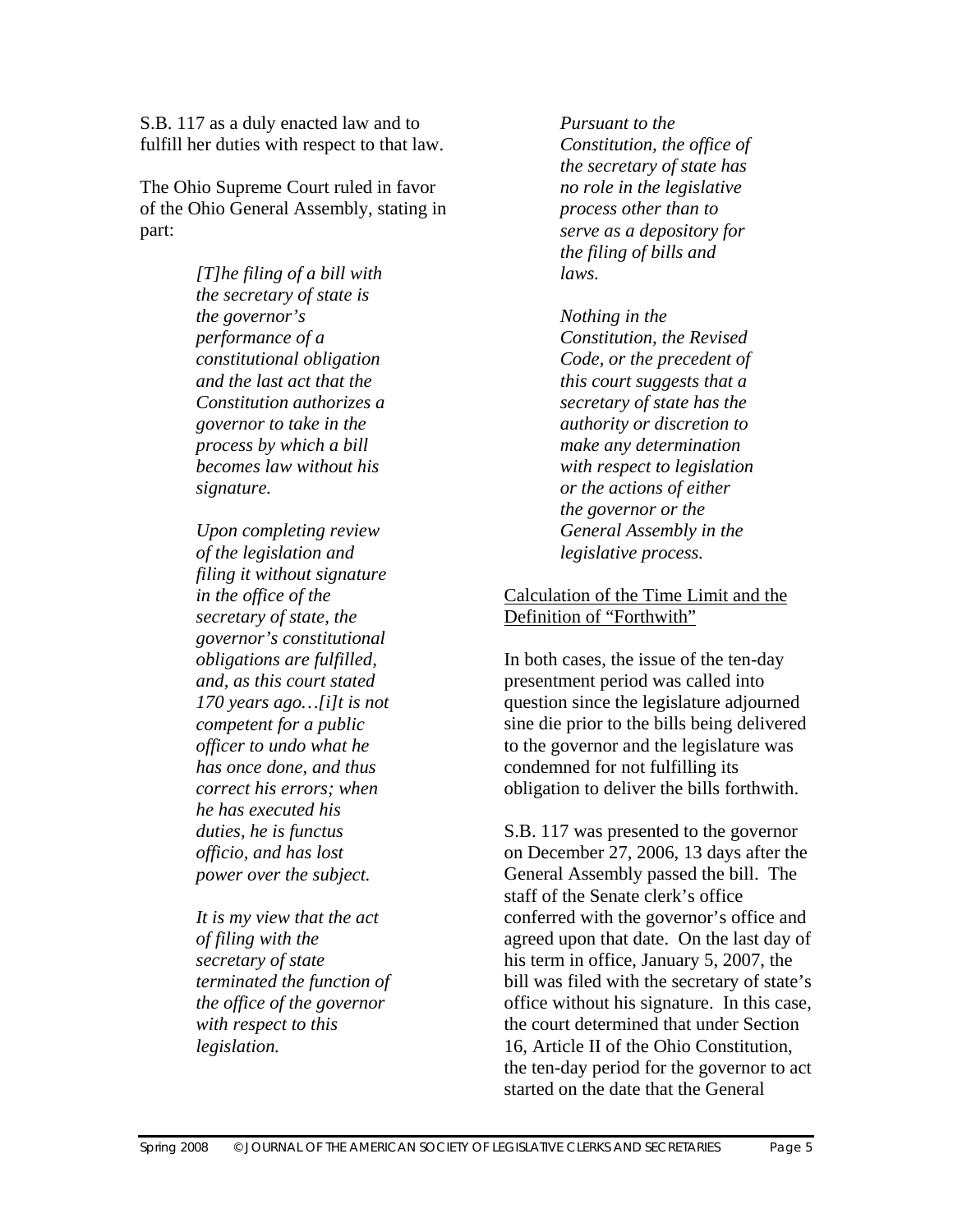Assembly adjourned sine die, Dec.  $26<sup>th</sup>$ , not on the date of presentment, Dec.  $27<sup>th</sup>$ . Therefore, the last date on which the governor could take action was January 6, 2007, not January 8, 2007, as asserted by the newly elected governor. S.B. 117 had already become law by the time the secretary of state returned the bill to the governor.

The court distinguished the ten-day time period into two distinct classes: the first pertains to when the General Assembly is in session, and the second to when the General Assembly has adjourned sine die. If the General Assembly has adjourned sine die, the governor is unable to return the bill to the General Assembly and the bill becomes law unless it is filed with the secretary of state's office with the governor's objections in writing.

The court did caution the legislature that it does "not have constitutional free rein to withhold a bill that it has enacted from timely presentment to the governor…." This court has noted that the ordinary meaning of "forthwith" is "immediately" or "promptly" or "without delay."

> "*Accordingly, counting the Constitution's ten-day period from the General Assembly's adjournment sine die rather than from the date the General Assembly presented the bill to the Governor does not sanction deliberate delay in presentment of legislation for the purpose of impeding a governor's ability to review bills."*

Similarly, the plaintiffs for H.B. 694 claim that the bill did not become law because it was not presented to the governor before the General Assembly adjourned sine die. The common pleas court did not address this issue in its decision.

#### H.B. 694 and the Right to Correct an Enrolled Bill

The decision of the Supreme Court with respect to S.B. 117 spilled over into the decision delivered as it relates to the ability of the clerk to make corrections of a clerical or staff error to an enrolled bill once it has been signed by the presiding officers and the governor and sent to the secretary of state.

As mentioned, H.B. 694 was passed during the last week of the lame duck session, enrolled, signed by the presiding officers and the governor, and filed with the secretary of state. A couple of weeks later, the clerk's office was notified that a crucial amendment was not included in the enrolled bill, although both the Senate and House Journals show that the amendment received more than the required number of votes and that both chambers agreed to the bill as amended. Sub. H.B. 694 was enrolled, not Am. Sub. H.B. 694.

#### Timeline for H.B. 694

Nov. 29, 2006 – Introduced in the House of Representatives and referred to committee Dec. 7, 2006 – Committee reports the bill to the full House and a substitute bill Dec. 12, 2006 – House passes Sub. H.B. 694 Dec. 19, 2006 – Senate Rules Committee

reports the bill to full Senate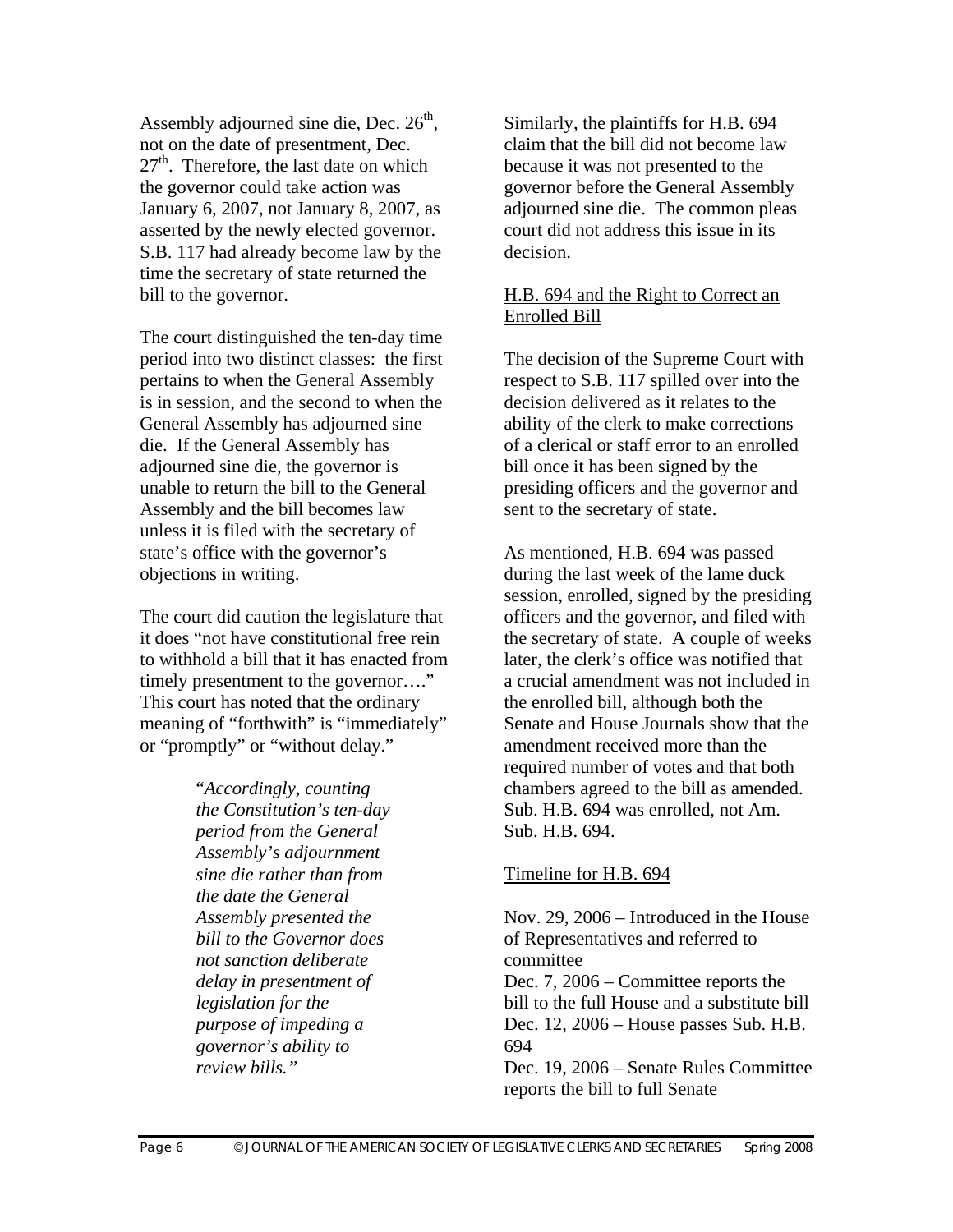Dec. 19, 2006 – Senate passes Sub. H.B. 694

Dec. 19, 2006 – Senate reconsiders the bill, adopts an amendment, and passes Am. Sub. H.B. 694 Dec. 20, 2006 – House concurs in Senate

amendments to Am. Sub. H.B. 694

Once notified of the error, the clerk of the House called the secretary of state's office and informed them of the situation and was granted permission to substitute the correct language. The basis for doing so is found in Ohio Revised Code section 101.53, *"[b]ills shall be printed in the exact language in which they were passed, under the supervision of the clerk of the house in which they were originated"* and Ohio Constitution Article II, Section 15, paragraph (A) *"[t]he General Assembly shall enact no law except by bill, and no bill shall be passed without the concurrence of a majority of the members elected to each house."* In order to fulfill the statutory and constitutional obligations as clerk to file the bill as passed by both houses of the legislature, a substitution was not only necessary but appropriate. They agreed. Such substitutions have occurred at least 14 times in the last 30 years.

A lawsuit was quickly filed with the Court of Common Pleas. The plaintiffs challenged that the bill as passed by the General Assembly was never signed by the presiding officers and was never presented to the governor – in fact a completely different bill was presented. Additionally, they contend that since the bill was delivered to the governor after the legislature adjourned sine die, the legislature did not meet its obligation to deliver the bill "forthwith" to the governor.

The Plaintiffs argue that they have identified three procedural deficiencies related to the way the mistake was corrected (substituting the correct language for the incorrect language) that render the bill void.

First, the Plaintiffs contend that the president of the Senate and the speaker of the House signed the wrong bill.

Secondly, the Plaintiffs contend that the governor was not presented with, and did not sign, the bill as passed by both chambers of the legislature.

Finally, the Plaintiffs argue that H.B. 694 was invalid based on the fact that it was filed with the secretary of state's office before the mistake was discovered and corrected.

Stated in general terms, these counts allege that the procedures set forth in the Ohio Constitution to enact laws were not followed and that as a result H.B. 694 is void, i.e., that it is not a law at all.

The attorney general, in arguing for the state, contended that what is of primary importance, and what nobody disputes, is that H.B. 694 received the required constitutional three readings and a majority of both houses of the General Assembly passed the bill. Further, the attorney general argues that "the court should reject the invitation to rule that a clerk's error is sufficient to veto constitutionally enacted legislation and that long-held presumptions in favor of the validity of the acts of these public officers should be disregarded."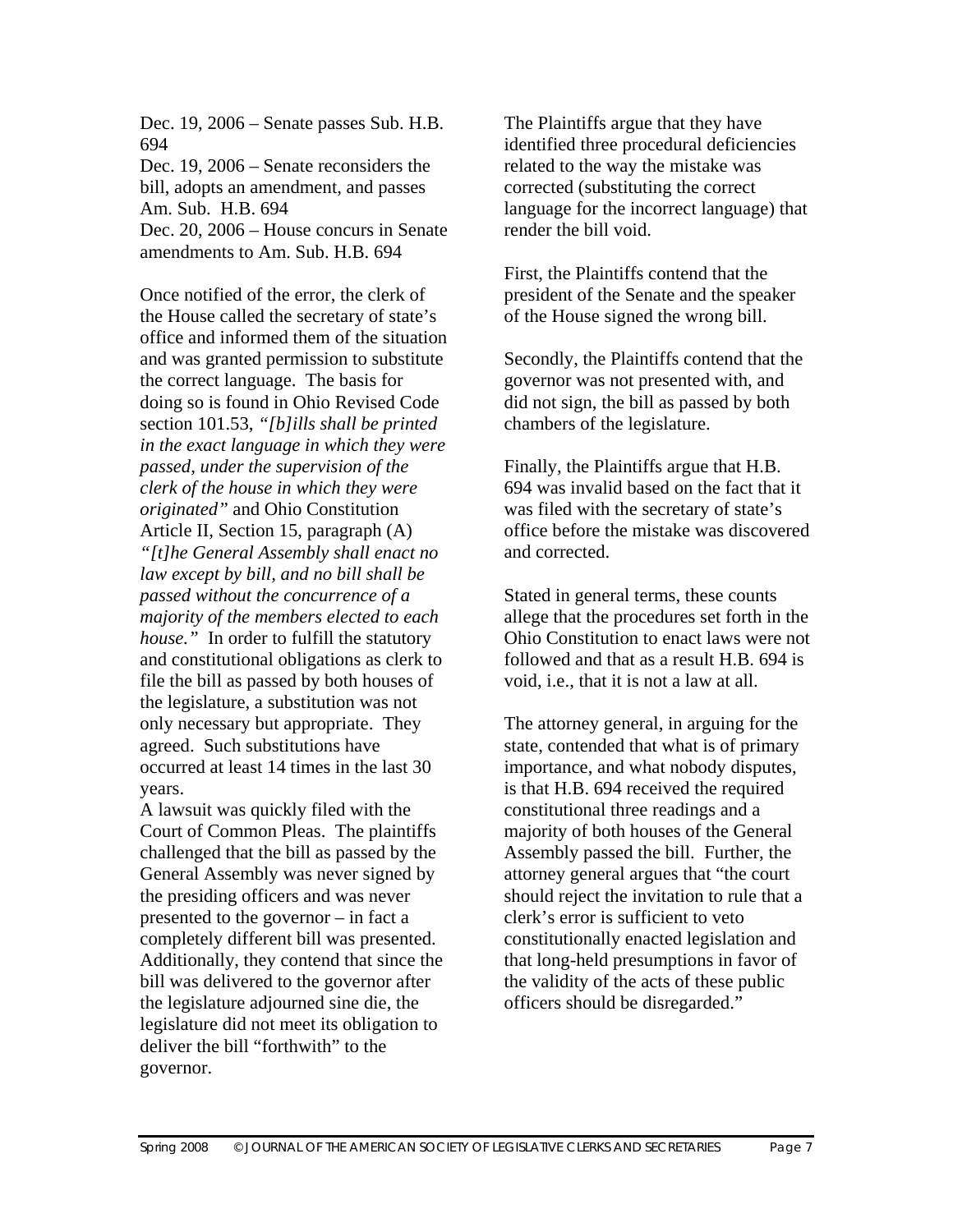In *Ritzman v. Campbell* (1915), 93 Ohio St. 246. it was decided:

> *A duly enrolled bill, [although it complies with the procedure mandated by the constitution] may be impeached on the ground that it has not received a constitutional majority of the members elect of both branches of the general assembly, and upon this question the legislative journals must provide the appropriate as well as the conclusive evidence.*

The Journals of both the Senate and the House recorded that a sufficient number of votes was received for the amendments and the bill and that the General Assembly specifically intended to enact these amendments. The attorney general continued in his argument that "barring some other constitutional procedural infirmity, having been duly passed by the General Assembly in the exercise of its constitutional law-making power, Am. Sub. H.B. 694 must be declared to be constitutionally enrolled and entitled to be given legal effect."

#### How did it happen?

How could such a mistake, which has wide-spread consequences, happen? Very easily. It was a simple print error, choosing the wrong drop-down box on a computer program, and the lax proofing that occurred during a very busy lame duck session.

Most legislatures have a legislative application that makes what used to be a very lengthy engrossing process a rather simple computer program. In Ohio, our program is designed as such that when a bill has been engrossed, it is stored in a repository. The enrolling clerk then goes into the repository, chooses the final engrossed version, and then chooses the print function.

In this case, the Senate engrossing clerk placed into the repository the "As Passed by the Senate" version of the Sub. H.B. 694. However, as indicated in the timeline above, the Senate then reconsidered the bill and added the disputed amendment. The Senate engrossing clerk then placed into the repository the "As Reconsidered by the Senate" version of Am. Sub. H.B. 694.

The House enrolling clerk, in the haste of the end of session logjam, simply chose the wrong version. She chose the "As Passed by the Senate" version, the one without the amendment. This is the version that was presented to the presiding officers and the governor for signature, and the one that ultimately got filed with the secretary of state's office.

Proofing is what clerks do. It is one of the most important functions of the office since every document produced is the official record of the chamber. It is something that principal clerks drill into staff and one taken very seriously. However, with the advance of technology, the need to proof becomes less of a necessity, although no less a priority. In this case, the bill was proofed; but again, the wrong *version* was proofed.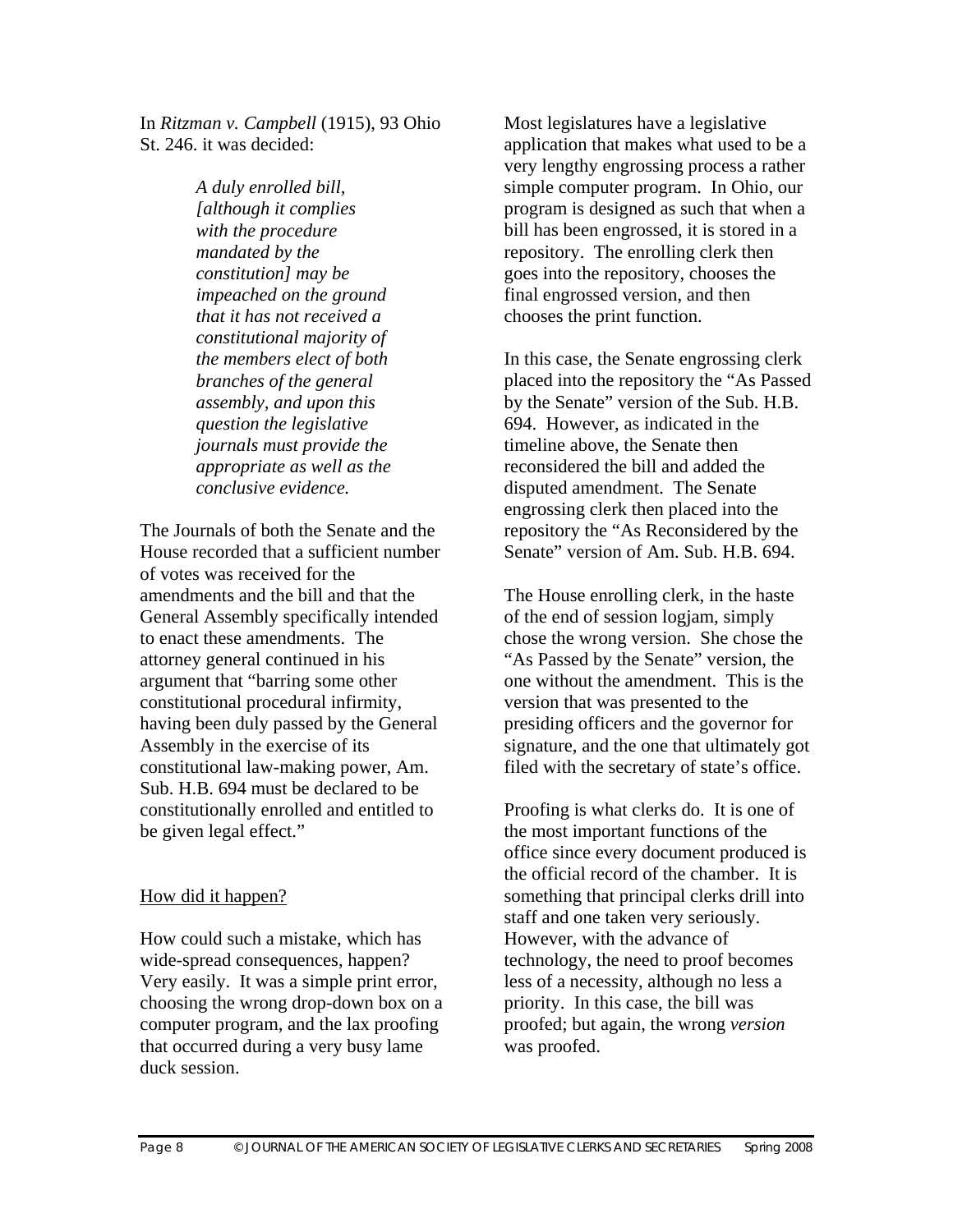The court decision on H.B. 694, the "enrolled bill" case

The Court of Common Pleas ruled in favor of the Plaintiffs. In its decision, the Court stated that since only one chamber approved Sub. H.B. 694, the version that was attested to, signed by the governor, and filed with the secretary of state, Sub. H.B. 694 cannot be law.

Since both houses of the General Assembly approved Am. Sub. S.B. 694, but it was not enrolled and attested to by the presiding officers, it too does not become law.

The court relied heavily on the *Ritzman v. Campbell* (1915), 93 Ohio St. 246 case in rendering its decision. (Interestingly, this is the case the attorney general was using to defend the actions of the clerk.) The court stated:

> *As was the case in*  Ritzman*, the only evidence before the court is that this case is the result of a clerical error that was brought to the Secretary of State's attention as soon as it was discovered. The fact that it occurred at the close of a biennial legislative session further parallels* Ritzman*, where it was noted then and is even more true today: "It is really a tribute to the efficiency of the clerical forces of the General Assembly that so much of certainty and correctness is had."*

*…One could even argue that to declare H.B. 694 unconstitutional on procedural grounds would elevate form over substance because there is no real dispute that the language now on file with the Secretary of State accurately reflects the language that the General Assembly approved. The* Ritzman *court considered and rejected a similar argument nearly a century ago, and Ohio jurisprudence on this subject has not changed in the interim.*

While arguing that the two journals accurately reflect the intent of the legislature, the court clearly defines the enrolled bill as the final authority of a bill's validity. In this case, a clerk's error overrode the legislature's constitutional right to pass laws.

#### The effects of the court decisions on S.B. 117 and H.B. 694

Both cases argue that the bills were not delivered "forthwith" during a lame duck session, since both houses of the General Assembly adjourned sine die prior to the delivery of the acts to the governor for his signature. The practice of how bills are delivered to the governor has been changed. In the past, the clerks were respectful of the governor's schedule and would work with his office to determine a convenient time for the delivery of the bills. Now, the bills are delivered immediately upon the signatures of the presiding officers,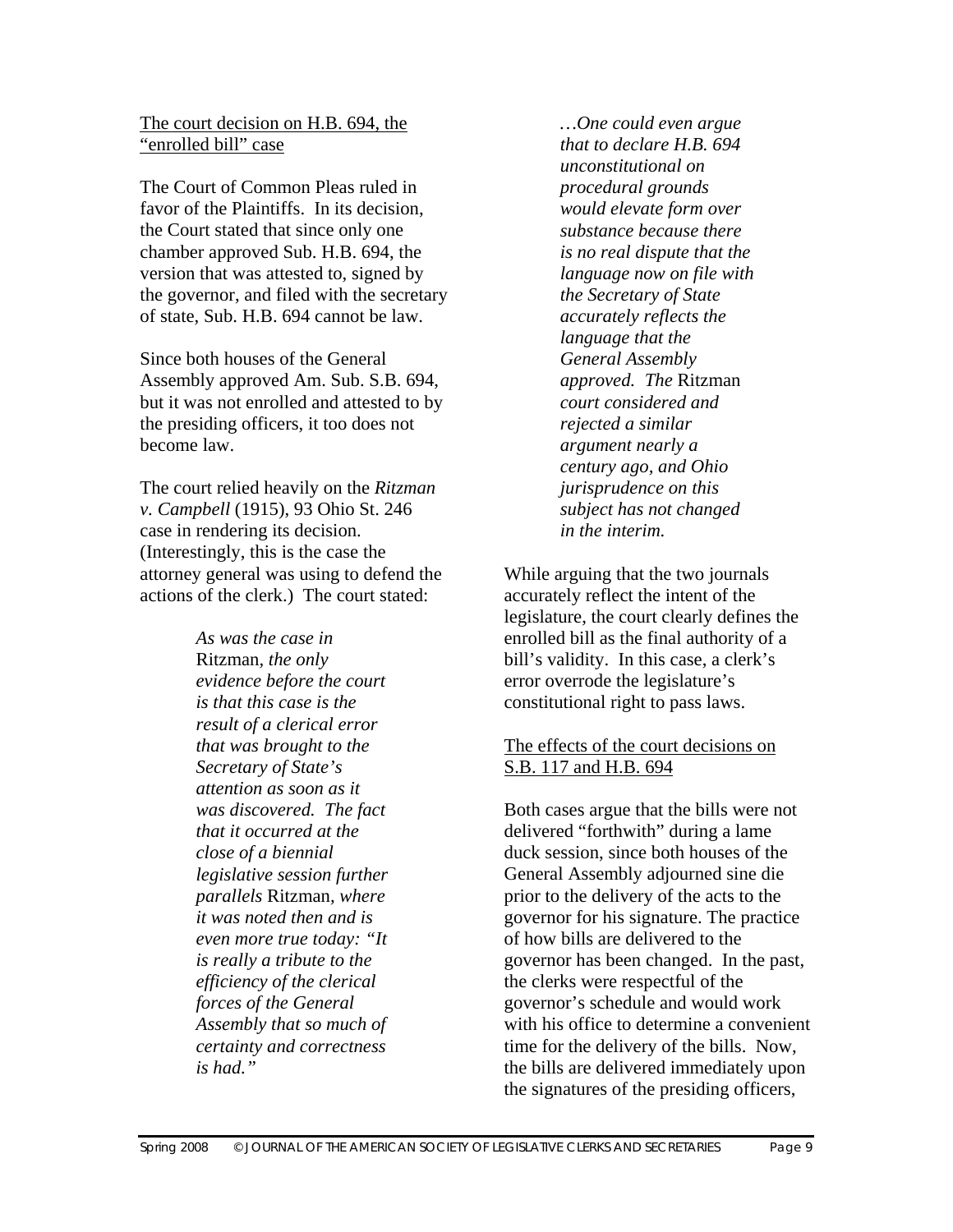thus starting the ten-day clock for the governor to sign the bill. Responding to the warning of the Supreme Court that the legislature does not have "free rein" to hold legislation unduly, the legislative leaders have pledged to work on language that would more clearly define "forthwith."

The secretary of state, when learning of the decision regarding S.B. 117, publicly stated that she would no longer "return" any bills once filed in her office, either in whole or in part, regardless of the reasons. Since the court ruled she did not have the authority to return the unsigned bill to the governor, then she would no longer allow the clerk to make corrections to any bills once filed.

The process in this office has slowed dramatically. An additional staff person has been hired whose sole responsibility

is to do a final proof on all documents that leave the office. Without their signoff, nothing is authorized to move forward. This includes resolutions, committee schedules and reports, as well as engrossed and enrolled bills. This slows down the process considerably, but this office has witnessed first hand the effects human error can have on legislation.

Although the courts have ruled, the ripple effects are still being felt. Since H.B. 694 has been ruled invalid, it questions the validity of other legislation that referenced those sections of the revised code. Unfortunately, that court case is still being debated.

Making an error in an enrolled bill is a clerk's worst nightmare, and for good reason.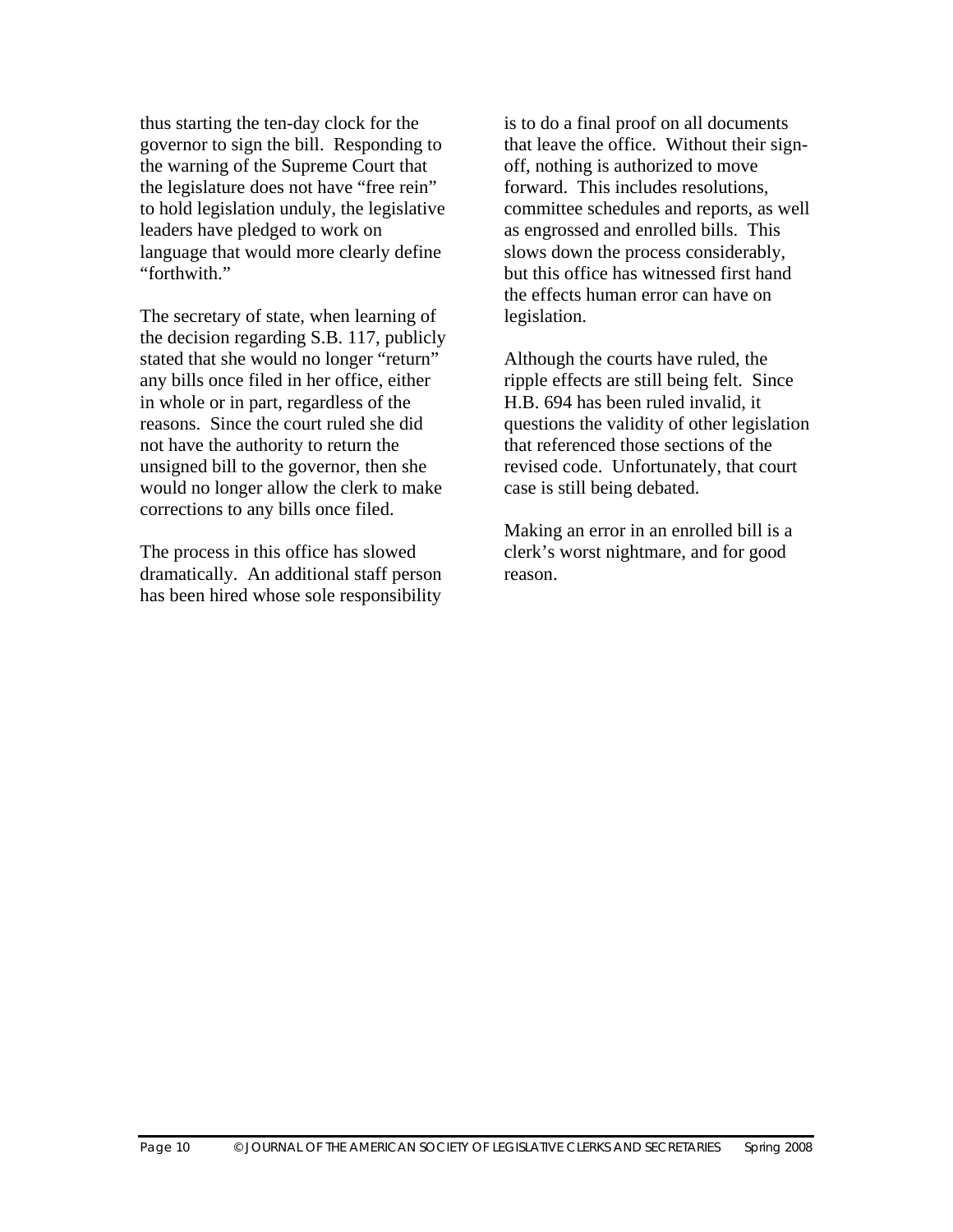### **Restoring Jefferson's Temple to Democracy**

#### *Jim Wootton*

When Governor Thomas Jefferson and the General Assembly removed Virginia's seat of government from Williamsburg to Richmond in 1780, Jefferson took on the task of designing a new statehouse. Dissatisfied with the traditional English colonial public buildings in Williamsburg, Jefferson sought a building design that would have a timeless quality. He looked to ancient Greece and Rome for models and finally settled on the Maison Carée, a first-century Roman temple in Nîmes, France, for his inspiration. Jefferson's design for the Virginia Capitol re-introduced the Classical temple style to the modern world, and the Capitol has remained a model for civic architecture for over 200 years.

 As the Capitol was being built, Jefferson's original designs were modified to create more work space. Maintaining adequate space in the Capitol for the operations of government has been a concern almost since the General Assembly first began meeting there in 1788. In the 1890s, a new state office building was constructed for the state library and archives, the state supreme court of appeals, and additional state offices. Between 1904 and 1906 new chambers for the House of Delegates and Senate were built, and further space modifications were made in the early 1960s.

As the  $21<sup>st</sup>$  century opened, available work space in the Capitol was again proving inadequate. Next to the Maryland statehouse in Annapolis, Virginia had the second smallest working capitol in the nation. Many of the Capitol's aging systems required replacement, and Jefferson's original building and its now century-old wings warranted repair and restoration.

The Capitol closed at the end of the 2004 legislative session. When it re-opened on May 1, 2007, visitors saw the results of the most extensive restoration in the building's history, as well as the addition of over 25,000 square feet of new space for educational exhibits, meeting rooms, and such visitor services as a café and gift shop.

The restoration returned the Capitol's interior, exterior, and surrounding landscape to the appearance they had *ca.* 1910. On the interior, original chimney flues were used to carry ductwork, wiring, and other utilities, minimizing intrusion into the original building fabric. New climate control systems were installed both for visitor comfort and for protection of the many works of art housed in the Capitol. Motionactivated light fixtures and compact fluorescent bulbs increase the building's energy efficiency.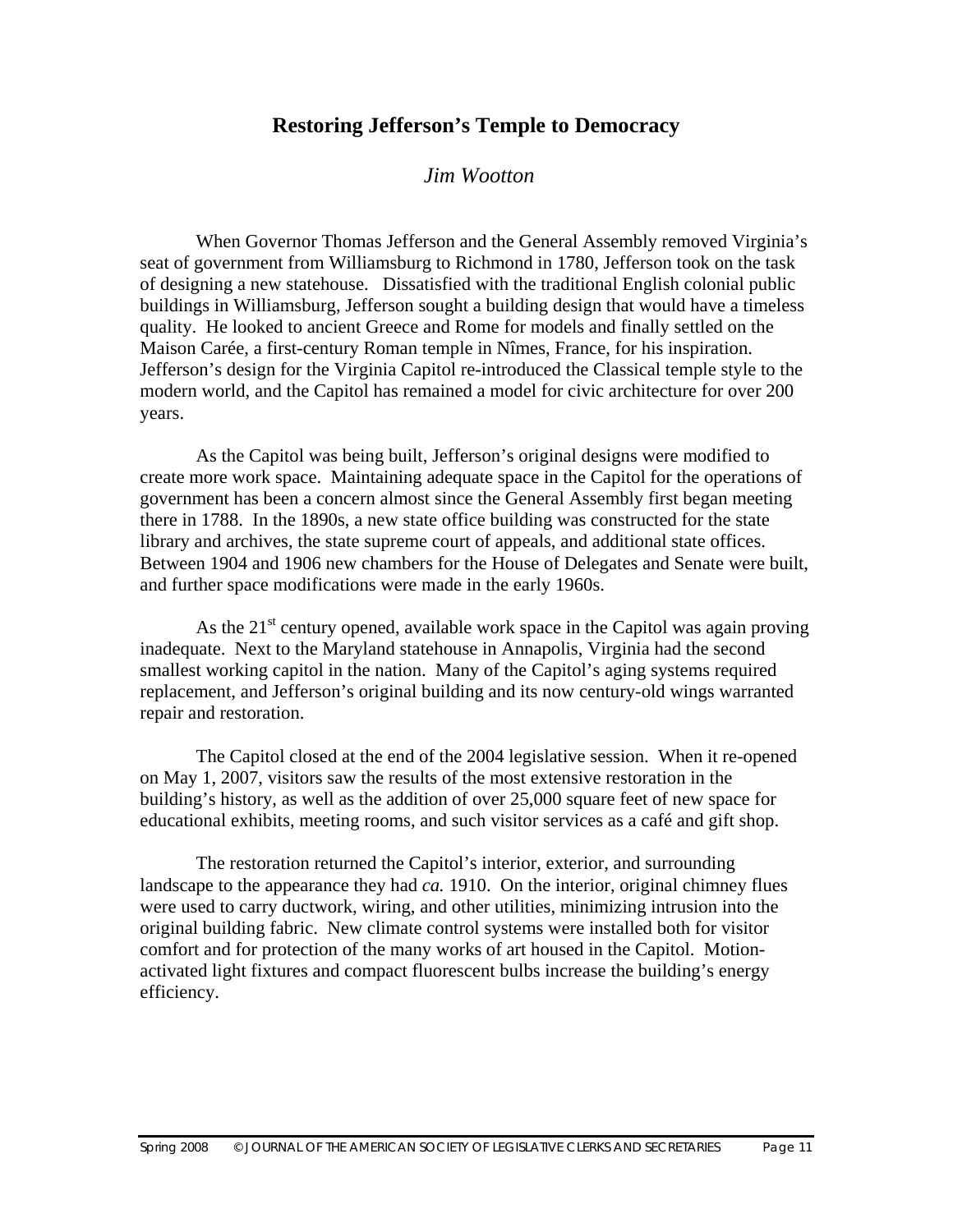Three major surprises emerged during the restoration. As a 1960s elevator was dismantled, the shaft walls were removed, and a decorative metal cage from an 1880s steam elevator was discovered virtually intact. The cage was repaired and incorporated into the restoration as part of the building's history.

The second surprise came to light as artisans carefully removed layers of paint from the walls of the chambers in the Senate and House of Delegates. Patterns began to emerge on the walls, and a painted damask pattern fragment was discovered behind a wall-mounted plaque. Archival research showed that in 1908, shortly after the completion of the 1906 Senate and House wings, the General Assembly authorized Lizzie Swanson, wife of Governor Claude Swanson, to adorn the Capitol's interior with painted wall and ceiling treatments. Mrs. Swanson hired local commercial painter R.L. Peters, who created an elaborate scheme for the Capitol.

By the 1930s, most of this decorative work had been painted over, and much of the original work, including tromp-l'oeil damask panels, could not be restored without loss of original fabric. Instead, the original panels were encapsulated, and reproductions of the decorative panels were installed over them. If future technology enables a more thorough restoration of the original panels, the original panels remain in place, intact, and unharmed.

The greatest surprise during the restoration began with the discovery of the 22 page blueprints from the work done in 1904-06 when the Capitol's wings were added. Although much of the interior was dismantled, architect John Kevan Peebles indicated on his drawings that original woodwork was to be re-installed. Examination of the woodwork confirmed Peebles's notations and revealed that whole areas of woodwork on load-bearing walls had never been disturbed. Grant funding allowed full documentation and conservation of the Capitol's original woodwork.

On the exterior, the Capitol's  $20<sup>th</sup>$ -century stucco had created an impervious seal that was forcing moisture to saturate the building's exterior walls and migrate to the interior. The stucco was completely removed from the building in stages, and a traditional "breathable" stucco was installed in its place. The Capitol's bright white exterior reflects its appearance after the completion of the 1906 additions, as do the reconfigured walkways and landscape surrounding the building. Developed in 2004, the Capitol Square Landscape Master Plan, documented the historic landscape features still extant on Capitol Square, the twelve-acre park that forms the setting for the Virginia Capitol.

The Capitol Extension is hidden under the South Lawn, with its entrance at the edge of Capitol Square on Bank Street at Tenth. The entrance pavilion is modeled after a Greek Revival springhouse at Bremo, a nineteenth-century plantation in Fluvanna County, Virginia. The springhouse was designed by  $19<sup>th</sup>$ -century American architect, Alexander Jackson Davis, who based his design on an ancient Greek temple portal on the Acropolis. Sited at the base of Capitol Square, the pavilion draws the eye to Jefferson's Capitol at the crest of the hill. The pavilion's Greek Revival details create a subtle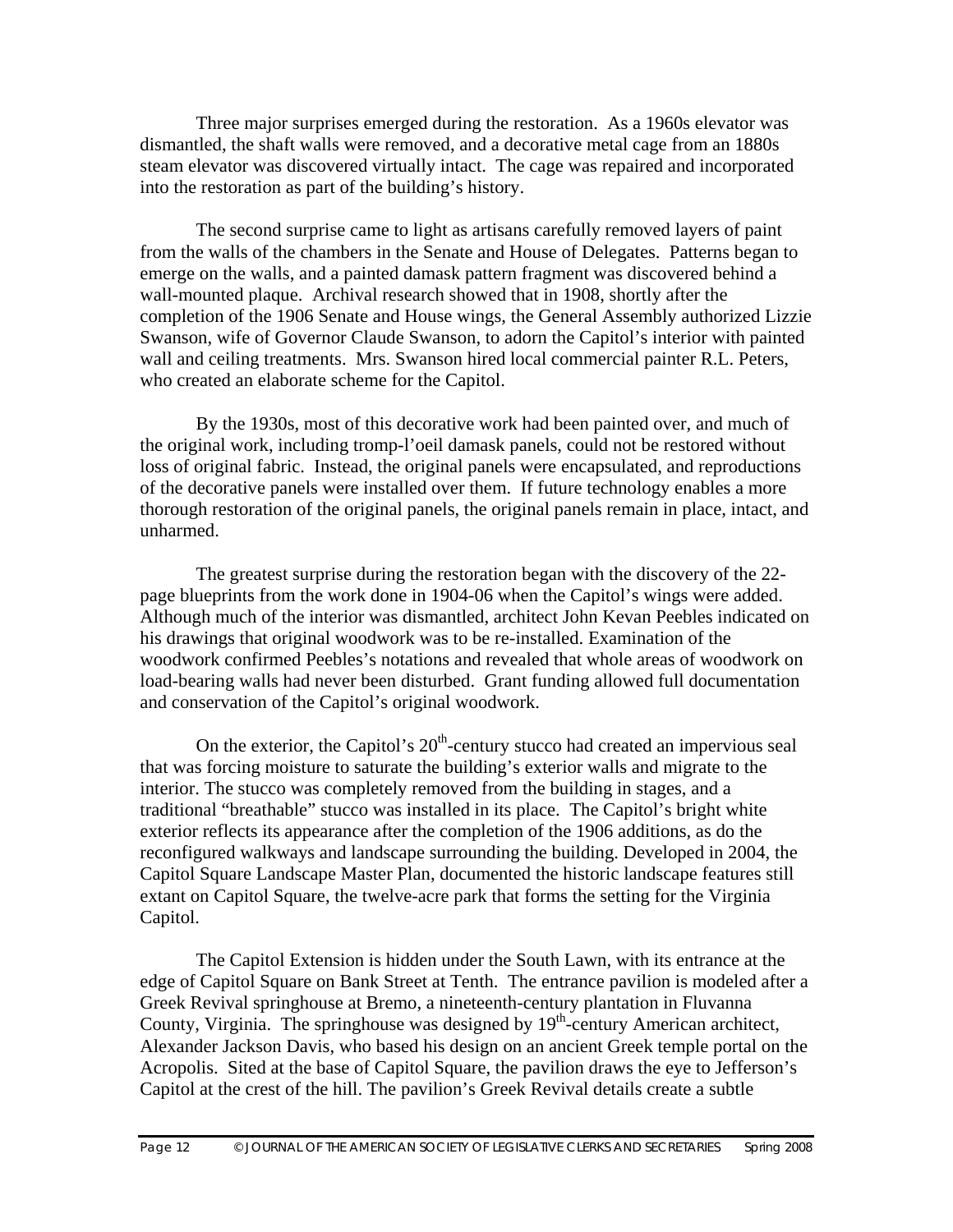contrast to the Capitol's Roman Classicism, and its warm limestone tones distinguish it from the Capitol's cool white stucco.

 In addition to creating two new meeting rooms for legislators, the Extension enabled the removal of food service from the original Capitol and created enhanced amenities for visitors. Perhaps the greatest contribution of the Extension is that it offers all visitors the magnificent view of Jefferson's temple on a hill, which reinforces Jefferson's stated desire that the Capitol's architecture "ennoble" his fellow citizens for generations to come.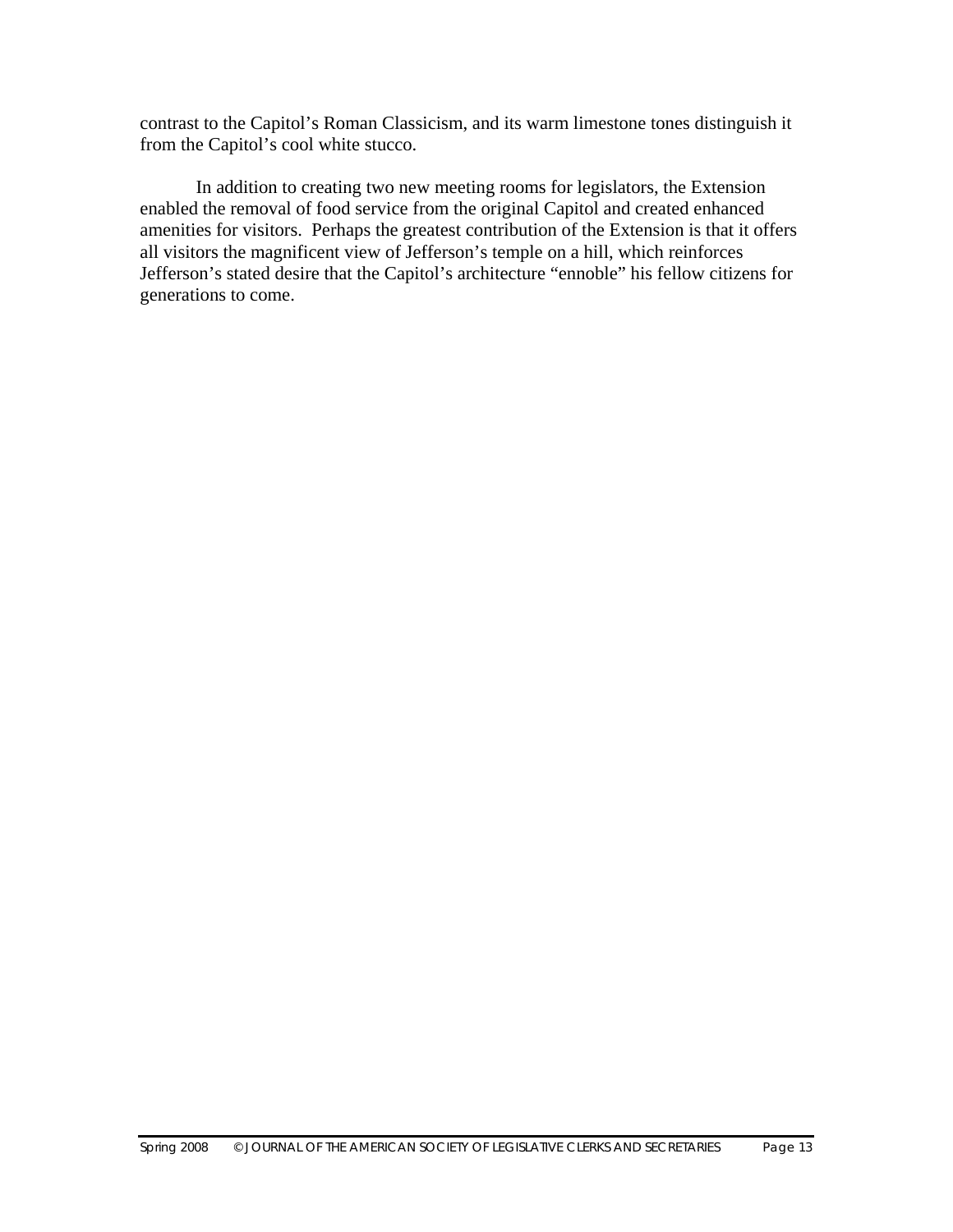# **The True Force of Guidance Documents in Virginia's Administrative Agencies**

*By Patrick J. Regan T.C. Williams School of Law, University of Richmond J.D. Candidate, 2008* 

#### **I. Introduction**

The United States Constitution vests lawmaking power in the Congress of the United States.<sup>1</sup> Congress has further delegated that authority to the administrative agencies by creating a rulemaking process outlined in the Administrative Procedures Act (APA), and that power brings with it the power to bind not only the agency itself, but also the public. $2$  However, the rulemaking process that is proscribed by the legislature can be time consuming and inefficient.<sup>3</sup> As a result, administrative agencies have been permitted to create non-legislative rules. These non-legislative rules can take many forms, but this comment will focus on the non-legislative rules known as guidance documents. Non-legislative rules are not required to be promulgated by the notice and comment procedures outlined by the APA because they are only interpretative rules or statements of policy and therefore do not have a binding effect on the public. However, administrative agencies, worn down by the tedious process of rulemaking procedures, have begun to treat guidance documents with the same binding effect that Congress has only given to legislative rules. This paper will look to the Psychiatric Services Provider Manual which was published by the Virginia Department of Medical Assistance Services in order to evaluate

the guidance document problem in Virginia.

While there have been some signs of ways to curtail the guidance document issue, the real solution should focus on the very purpose of the rulemaking process in order to reach a solution. The rulemaking process affords the public notice and comment because only the legislature is permitted to make law and that legislature is elected by the public. The power to make law can only be stretched as far as Congress has permitted under the APA. If the rulemaking power, delegated by the legislature, has been abused by an administrative agency, then the courts must step in and curtail that abuse.

#### **II. Background**

#### *A. Notice and Comment Rulemaking*

The Federal Administrative Procedure Act creates two forms of rulemaking. Under the Federal APA there is formal rulemaking and informal rulemaking. Formal rulemaking involves a trial type hearing where parties present arguments before the administrative agency, offering evidence and witnesses. However, formal rulemaking is only required where it is triggered by another statute requiring "a hearing on the record."4 The procedures that govern formal rulemaking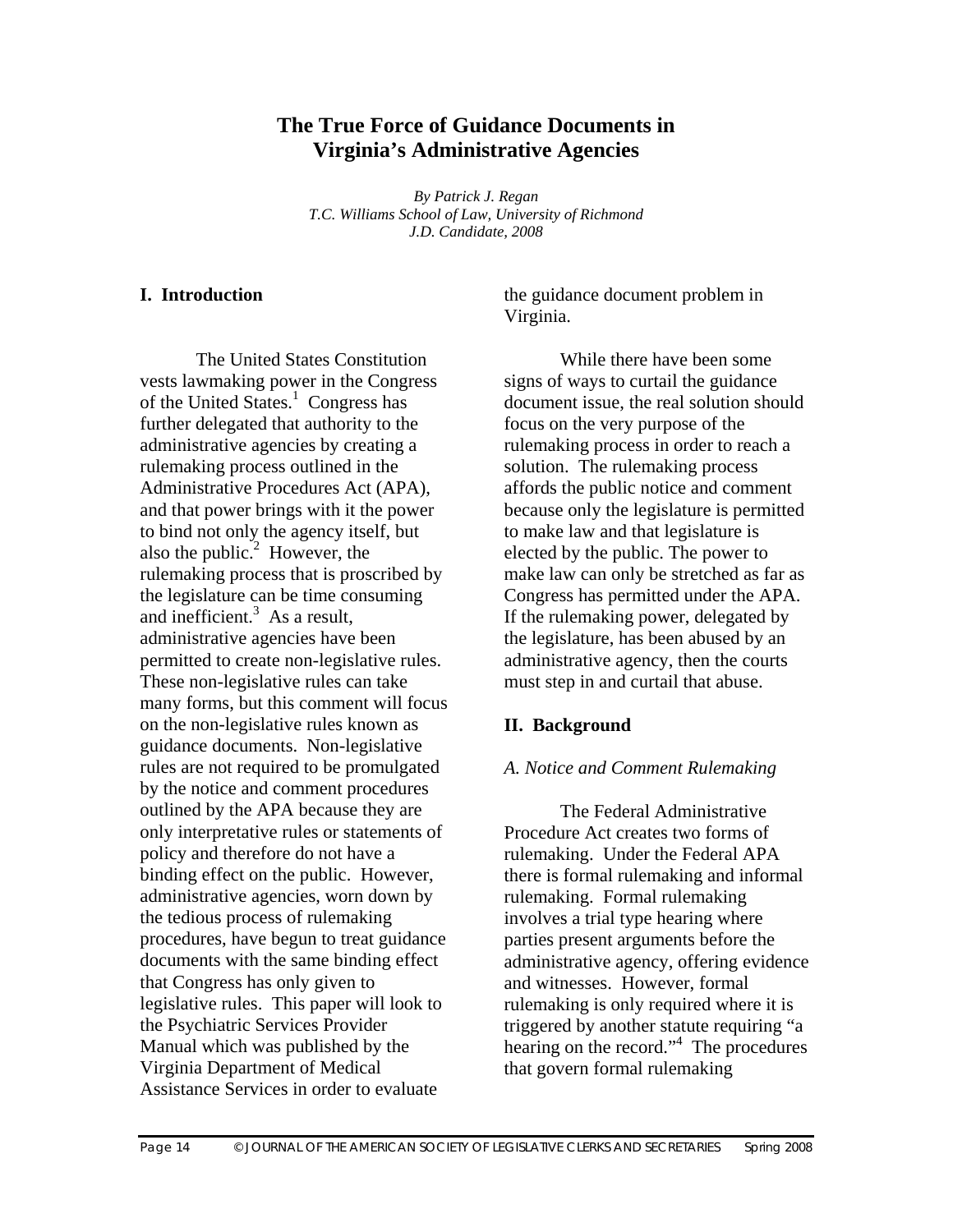proceedings are detailed in APA §§ 556 and 557.

The Virginia Administrative Process Act only recognizes informal rulemaking.<sup>5</sup> Informal rulemaking attaches a notice and comment period to the rulemaking process in order to ensure public participation in the administrative agency's action. This notice and comment period was created because the legislature has delegated its authority to create law to an agency, and therefore must ensure that the agency is constrained in some manner similar to the constraints put on the legislature by the Constitution.<sup>6</sup> In some situations, the legislature has also imposed additional procedural requirements in addition to notice and comment on a particular agency. This is known as hybrid rulemaking.<sup>7</sup> These requirements are imposed in order to ensure that an administrative agency is restrained by the same public scrutiny and political accountability that is put on the legislature. $8$ 

Notice and comment are the minimum requirements for the rulemaking process under Virginia law. The Va. Code requires that the state agency publish the intended regulatory action in the Virginia Register, including a basis for the rule, statement of purpose, substance and issues, along with an economic impact analysis prepared by the Department of Planning and Budget (DPB); the agency's response to the impact analysis prepared by the DPB; a summary of the rule; notice giving the public an opportunity to comment on the proposal, and the text of the proposed legislation.<sup>9</sup> Once the public has been given notice of the proposed rule, the agency must afford the public the

opportunity to comment on the proposed rule "through submission of written data, views, or arguments with or without opportunity for oral presentation."10 In response to these comments by the public, the agency shall incorporate in the adopted rule a concise general statement of their basis and purpose.<sup>11</sup> Virginia requires its administrative agencies to receive public comment for a minimum of 60 days after the publishing of notice in the Virginia Register.<sup>12</sup> The governor is required to review the "proposed regulation and determine if it is necessary to protect the public health, safety and welfare and if it is clear and understandably written."13 The governor is not required to comment on the proposed regulation; however, if he chooses to do so "his comments must be transmitted to the agency and the Registrar no later than 15 days following the completion of the 60 day public comment period."<sup>14</sup>

The notice and comment requirement is an important piece of the rulemaking equation. Rulemaking affords parties adequate due process protections against agency action.<sup>15</sup> Administrative agencies in Virginia derive their power to make rules directly from the General Assembly which outlined the scope of that power in the Va. Code. When administrative agencies create rules that have a binding effect, they must do so while following the appropriate notice and comment requirements.<sup>16</sup> Without these protections, the statement by the administrative agency will not have the same force of law that is given to legislative rules promulgated under the notice and comment requirements.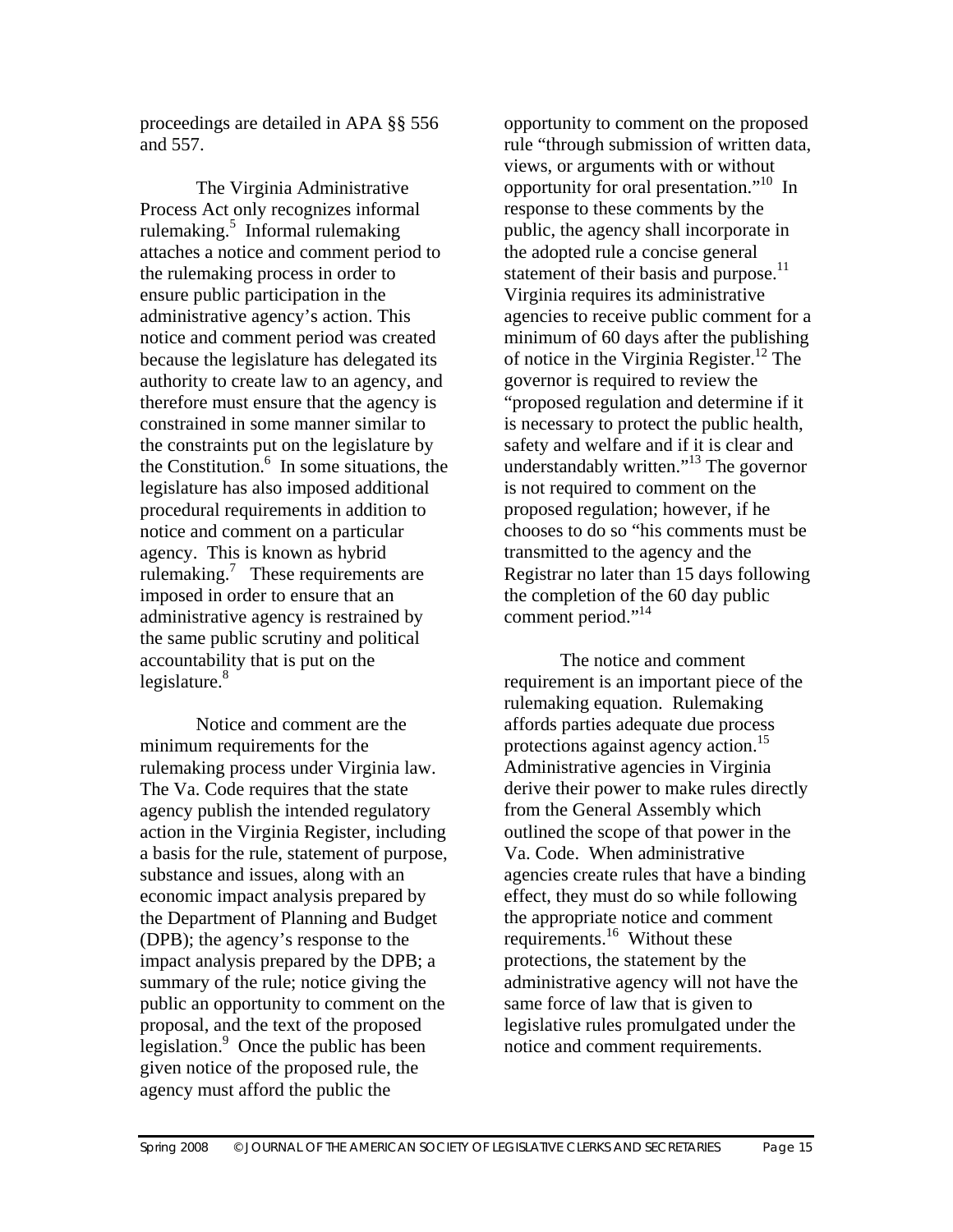#### *B. Legislative v. Non-legislative Rules*

Earlier the distinctions between formal and informal rulemaking were briefly discussed to illustrate that the informal rulemaking process is centered on a notice and comment requirement. Within the informal rulemaking process there is further distinction. Informal rulemaking is made up of legislative and non-legislative rules. "Legislative rules are adopted pursuant to a delegation of power from the legislature and are themselves law; by their own force, they affect legal rights and obligations of those subject to them."17 The Supreme Court has held for some time that legislative rules created by an administrative agency are to be given the force of law as if they had come from Congress itself.<sup>18</sup> Congress has also acknowledged the need for legislative rules to have a binding effect because it is "impracticable to attempt by legislation to prescribe the various detailed and complicated rules necessary to meet the many differing and complicated situations. Accordingly it has found it necessary to delegate power… ."19 Legislative rules not only have a binding effect on the public, but also on the agency that created them.<sup>20</sup> However, the binding effect of legislative rules is limited to the boundaries that Congress or the General Assembly gave to the administrative agency.<sup>21</sup> The power of the administrative agency to bind the public through legislative rules is limited by the Va. Code because these rules are capable of imposing obligations on the public and the legislature needs to be able to curtail that power. $^{22}$ 

Non-legislative rules do not have the same force of law as legislative rules

because they are not based on an authority delegated to the administrative agency by Congress.<sup>23</sup> Since nonlegislative rules are not given the same binding effect as legislative rules, they are exempt from the notice and comment requirements of the rulemaking process. 24

Non-legislative rules can be divided into two categories: interpretive statements and statements of policy. "Interpretive rules simply state what the administrative agency thinks the statute means, and only remind affected parties of existing duties. In contrast, a substantive or legislative rule, pursuant to properly delegated authority, has the force of law, and creates new law or imposes new rights or duties."<sup>25</sup> An interpretive rule is "an agency statement that was not issued legislatively and that interprets language of a statute (or of an existing legislative rule) that has some tangible meaning," whereas "a policy statement is an agency statement of substantive law or policy, of general or particular applicability and future effect, that was not issued legislatively and is not an interpretative rule."<sup>26</sup> Nonlegislative rules, whether interpretive or statements of policy, come in several different forms; for purposes of this paper the non-legislative rules known as guidance documents will be evaluated.

Va. Code § 2.2-4001 defines guidance documents as "any document developed by a state agency or staff that provides information or guidance of general applicability to the staff or public to interpret or implement statutes or the agency's rules or regulations, excluding agency minutes or documents that pertain only to the internal management of agencies." Professor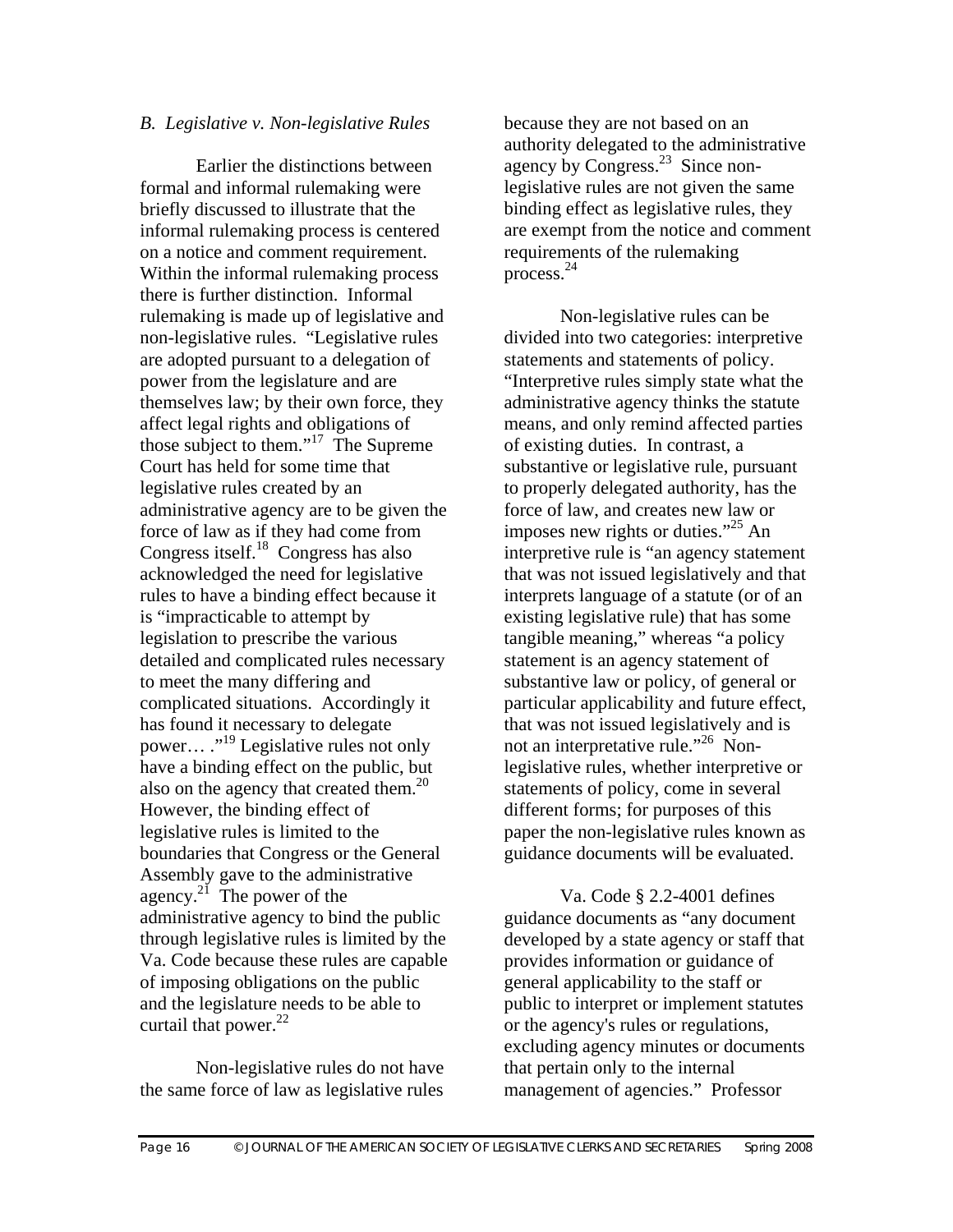Asimow gives a brief overview of guidance documents.

> Virtually every administrative agency produces guidance documents expressing its view about the meaning of language in statutes or regulations. Nearly as often, agencies issue guidance documents explaining how the staff or agency adjudicators should exercise discretionary or enforcement powers. Guidance documents are disseminated to the agency's own staff, often in the form of manuals, and they are usually made available to members of the public in the form of bulletins, guidelines, rulings, and the like. Guidance documents of general applicability are enormously important to members of the public who seek to plan their affairs to stay out of trouble and minimize transaction costs. Such documents also facilitate good administration by improving private compliance with the law and by helping to assure uniform and consistent staff action. $27$

The Va. Code does not require guidance documents to go through the notice and comment procedures. Instead, they must be published in the Virginia Register of Regulations but are not required to be labeled as guidance documents when the actual manuals are published. $^{28}$  However, not all guidance documents are only used as suggestions and guidelines for an administrative agency's staff. "Many policy statements--and manuals, guidance memoranda and the like fall within the category of policy statements- manifestly are 'designed to control'."29 This is where the problem with guidance documents arises. Here it is appropriate to look at a specific example of a guidance document published by a state agency in order to analyze the larger guidance document problem.

#### **III. Psychiatric Services Provider Manual**

 The Psychiatric Services Provider Manual (PSPM) is published by the Department of Medical Assistance Services (DMAS). The manual states that the Medicaid program was created in 1965 as part of "Title XIX of the Social Security Act, which provides for federal grants to the states for their individual Medical Assistance programs."30 It goes on to specifically state that "the purpose of Title XIX is to enable the states to provide medical assistance to eligible indigent persons and to help these individuals if their income and resources are insufficient to meet the costs of necessary medical services."<sup>31</sup> Within the state of Virginia the Medicaid program is run by the Department of Medical Assistance Services.

> Virginia's Medical Assistance Program was authorized by the General Assembly in 1966 and is administered by the Virginia Department of Medical Assistance Services (DMAS). The Code of Federal Regulations allows states flexibility in designing their own medical assistance programs within established guidelines. Virginia Medicaid's goal is to provide health and medical care for the Commonwealth's poor and needy citizens using the health care delivery system already in place within the state.<sup>32</sup>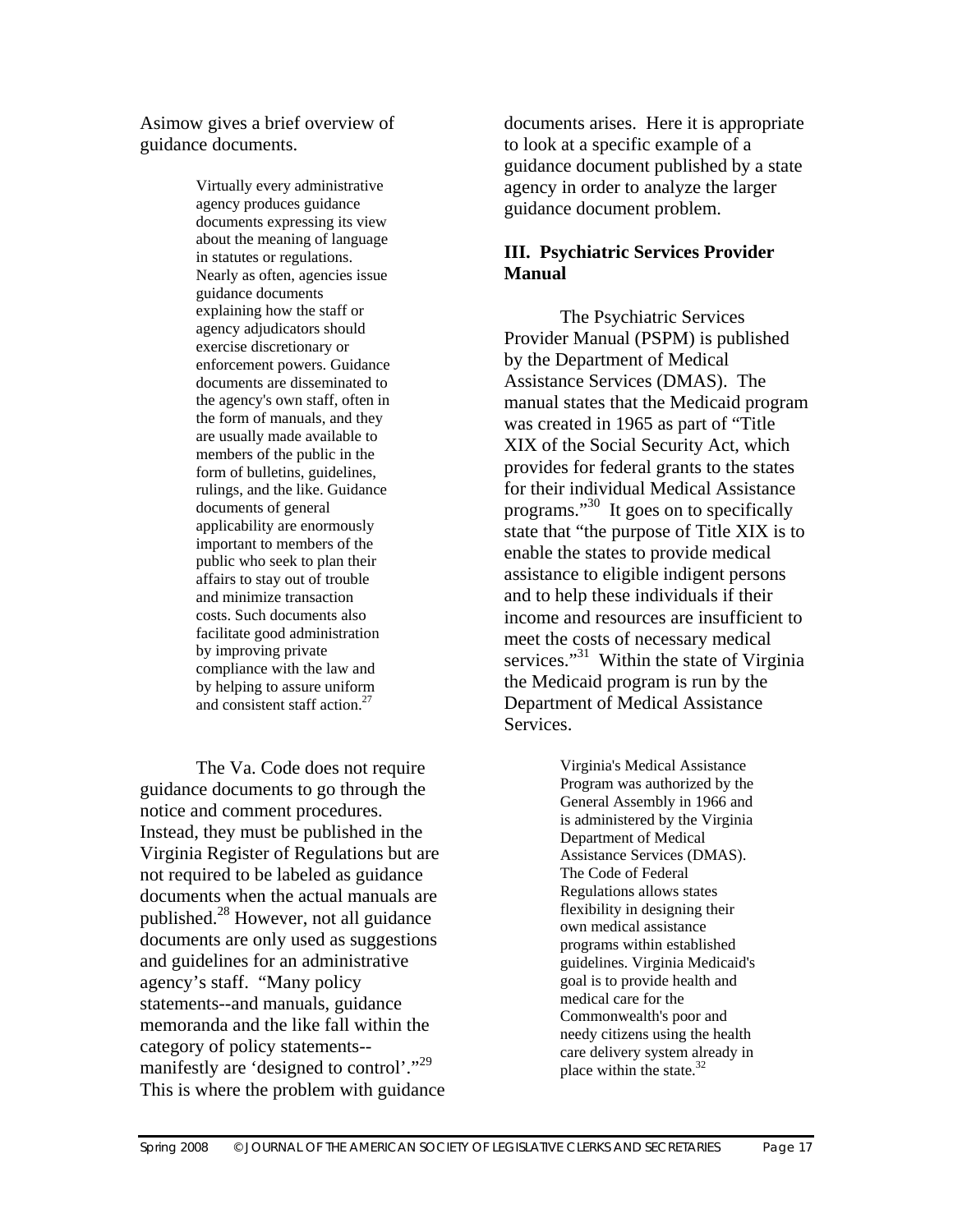Although the name of Medicaid has changed within the state to FAMIS and FAMIS Plus, its role within DMAS and its ability to assist low-income families within the Commonwealth of Virginia has not changed. DMAS claims that the department does not alter the state's plan for administering healthcare benefits to Virginia residents on its own.33 The true plan of the Medicaid program is maintained by several groups in union with DMAS.

> The *State Plan for Medical Assistance* for administering the Medicaid Program was developed under the guidance of the Advisory Committee on Medicare and Medicaid appointed by the Governor of the Commonwealth of Virginia. The State Plan is maintained through continued guidance from the Board of Medical Assistance Services, which approves amendments to the *State Plan for Medical Assistance* with policy support from the Governor's Advisory Committee on Medicare and Medicaid.<sup>34</sup>

In pertinent part, the scope of the program "is designed to assist eligible recipients in securing medical care within the guidelines of specified State and federal regulations.

Medicaid provides access to medically necessary services or procedures for eligible recipients."35

 As stated previously, all guidance documents are not required to undergo rulemaking notice and comment requirements in Virginia, but they all must be listed annually in the State Register. $36$  While at no point in the PSPM does the manual refer to itself as a guidance document, the Information Office at the Department of Medical Assistance Services has specifically stated that "DMAS treats all of its provider manuals, including the Psychiatric Service Manual, as guidance documents. As such it is included in DMAS' annual list of guidance documents that will be published by the Virginia Register."37 The Psychiatric Services Provider Manual is listed within the Virginia Register as an ongoing manual with continuous revisions which was first published on April 28,  $2000^{38}$ 

#### **IV. Binding Effect**

#### *A. The Binding Effect of Legislative Rules*

The Va. Code defines a rule or regulation as "any statement of general application, having the force of law, affecting the rights or conduct of any person, adopted by an agency in accordance with the authority conferred on it by applicable basic laws."<sup>39</sup> Virginia case law enforces the notion that rules promulgated through the rulemaking process will be given the binding effect of law, and only rules that are substantive must be promulgated according to the VAPA. The Virginia Court of Appeals determined that a hearing loss chart utilized by the Norfolk Redevelopment and Housing Authority when determining a former employee's disability benefits was not a rule under Va. Code because it was not binding, having the force of law, affecting the rights or conduct of any person.<sup>40</sup> The court stated that because the hearing chart was not binding, it did not need to be adopted pursuant to the Industrial Commission's rulemaking authority, and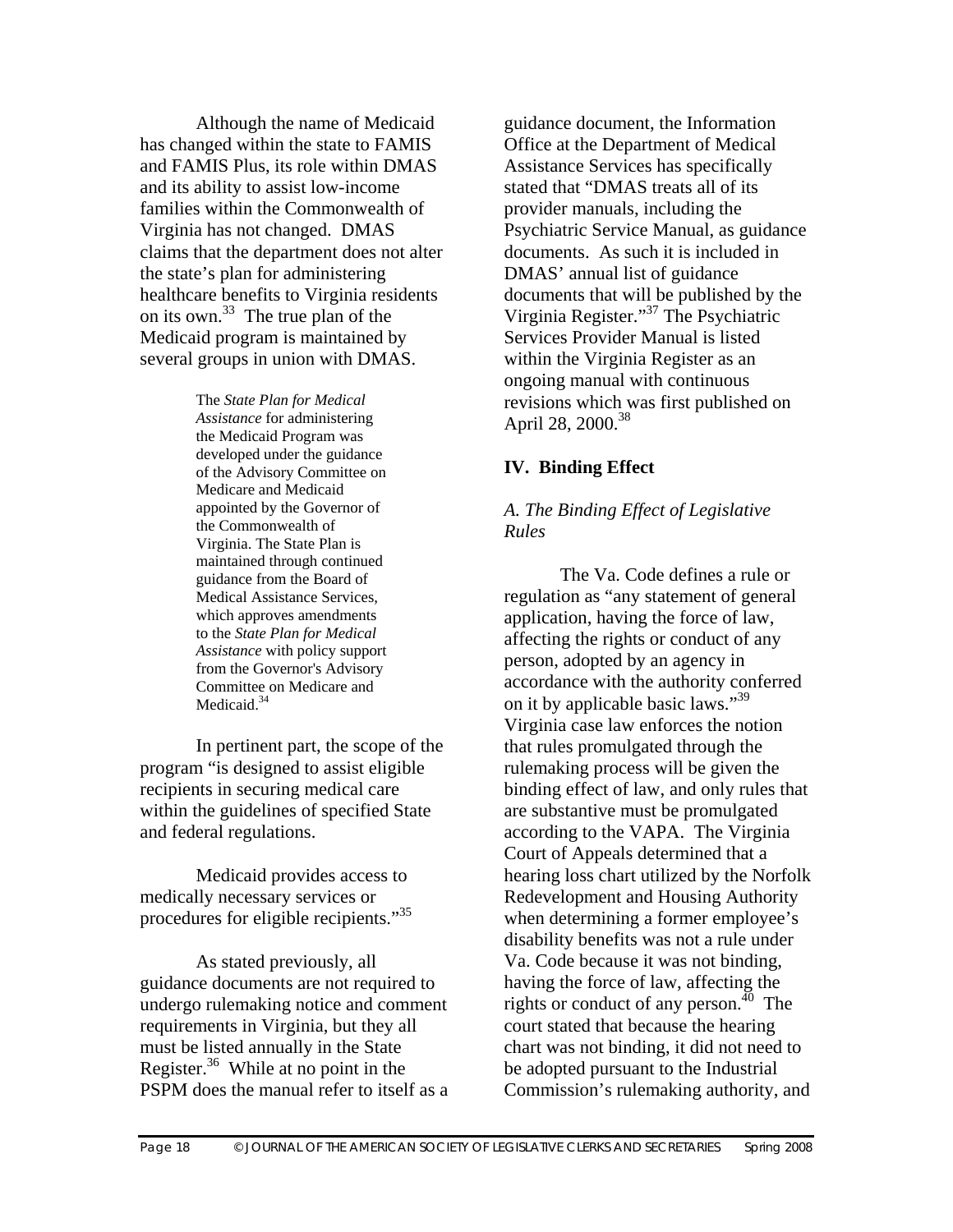therefore was not a rule. $41$  The court also stated that "the chart is merely a guideline which the commission may use in determining the percentage of compensable hearing loss according to ANSI standard."42 The court held that the hearing loss chart was not binding because it had not been promulgated through the proper rulemaking procedures afforded to it under Va. Code  $\frac{1}{8}$  65.1-18.<sup>43</sup> Instead it was to be merely treated as a guideline; and if the chart had been used as a standard with the force and effect of a substantive rule, then it would have been required to go through the proper notice and comment requirement of section 2 of the Va. Code.<sup>44</sup> The Industrial Commission that awarded Richard Bader his workmen's compensation benefits successfully argued that they were permitted to use the ANSI guideline when evaluating his claim because it was not a substantive rule subject to Section 2 of the Va. Code.<sup>45</sup> However, the court stated that since the commission chose not to utilize its delegated legislative power to promulgate rules, the guideline would be given less deference and weight on review because only those rules promulgated through the rulemaking process would be given the binding effect of law.<sup>46</sup> Ultimately, the court agreed with the commission and said the "commission's utilization of the chart as a guideline is therefore subject to less deference and weight on review than a 'legislative rule'," but still permitted the chart's use in evaluating claims as long as it was not given the same deference as a legislative rule.<sup>47</sup>

While reaching its decision in Bader, the Virginia Court of Appeals recognized that there was limited case law in its own jurisdiction for this topic

and reviewed cases of West Virginia and the  $4<sup>th</sup>$  Circuit. The West Virginia court found that a schedule established by the Workers' Compensation Commissioner, which fixed maximum amounts payable to health care providers and determined the type and amount of medical services which are required, was a rule under the Administrative Procedures Act of West Virginia, W. Va. Code 29A-1-1, *et seq.*, and was subject to rulemaking procedures.48 The court found that the schedule had the force of law and was determinative of an issue affecting private rights because it had economic significance to chiropractors, to the Workers' Compensation Fund, and to all employers, and other insurers under the workers' compensation law and would regulate the type and amount of treatment individuals could receive from chiropractors under the plan.<sup>49</sup> Thus it was a rule because it was a rule of "general application and future effect…affecting private rights, privileges or interest, which is one of the definitions of a rule found in W.Va. Code, 29A-1-2(i) (1982)."<sup>50</sup> As a result, the court affirmed the decision of the lower court and invalidated the schedule because it was created without affording the public an opportunity for participation in the rulemaking process. $51$ 

In Federal Farm Credit Banks Funding Corporation v. Farm Credit Administration, 731 F. Supp. 217 (E.D. VA 1990), the Federal Credit Administration (FCA) created a bulletin which claimed to interpret generally accepted accounting principles  $(GAAP).$ <sup>52</sup> "GAAP is a compilation of standards developed by the accounting profession," and the FCA recognizes GAAP through its own regulations.<sup>53</sup>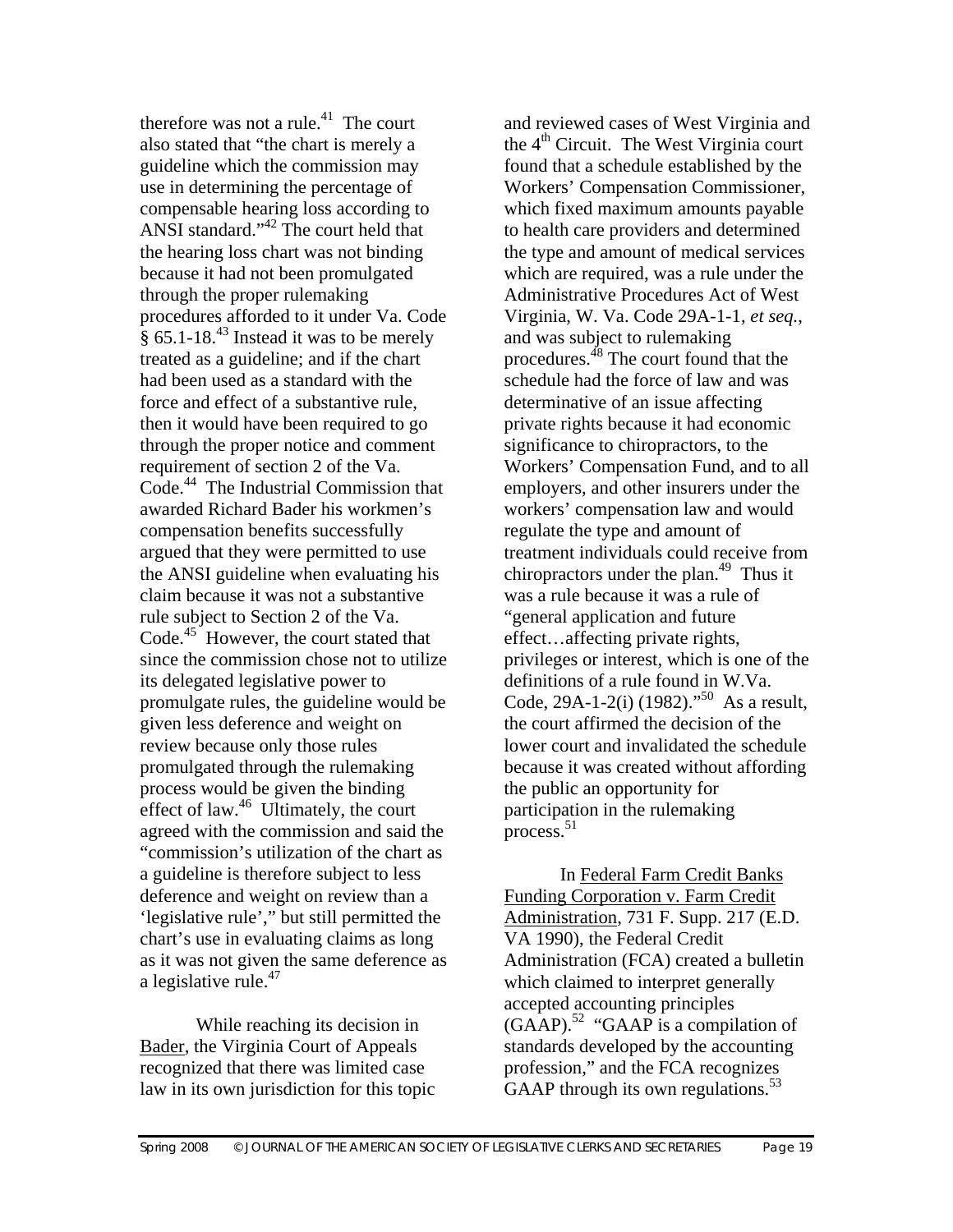However, the FCA's creation of this bulletin was intended to have a binding effect, requiring institutions to abandon previous accounting practices and follow new ones outlined in the bulletin.<sup>54</sup> The court held that these rules were substantive and thus were not exempt from the notice and comment procedures of rulemaking because the FCA indicated that its rule would have the effect of a regulation and could be enforced by the FCA through regulatory enforcement.<sup>55</sup> As a result, the court ordered the reversal of the FCA's actions against the Federal Farm Credit Banks Funding Corporation.<sup>56</sup>

#### *B. The Binding Effect of Non-Legislative Rules*

The purpose of this paper is to explore what should happen when "interpretative rules and general statements of policy (collectively, 'nonlegislative rules') have the look and feel of rules promulgated through notice-andcomment procedures" and the agency treats them with the binding effect of a legislative rule.<sup>57</sup> Professor Anthony addressed the problem that is found in the creation of non-legislative rules.

> In such cases, affected persons and the public generally will not have been accorded a regularized notice of the agencies' actions or an assured opportunity to participate in their development. Citizens or lawyers in Pocatello, or even in Washington, sometimes do not have ready access to the guidances or manuals that agencies are using to bind them. And when they do, they can be confused about the legal import of documents like these, and frustrated at their inability to escape the practical

obligations or standards the documents impose. Often, in order to win a needed approval, they must accept the conditions demanded by the nonlegislative rule, and thereby as a practical matter surrender the opportunity to obtain court review of the offending conditions. The agencies, for their part, might not have issued these pronouncements so freely if legislative rulemaking procedures had had to be followed.58

However, as Professor Anthony has discussed, non-legislative rules have sometimes been treated with the same binding effect as legislative rules.<sup>59</sup> "A" document will have practical binding effect before it is actually applied if the affected parties are reasonably led to believe that failure to conform will bring adverse consequences, such as enforcement action or denial of an application."60

Guidance documents are not permitted to be treated with the force of law by an administrative agency if they have not been promulgated according to notice and comment. The courts of Virginia have dealt with several cases where the binding effect of guidance documents has been an issue. In Jackson v. W., 419 S.E.2d 385, a parent appealed a decision by the Department of Social Services that a complaint of child abuse was "founded."<sup>61</sup> The parent had been accused of mental abuse of his child and upon receiving a report of abuse, the department evaluated the claim based on guidelines created by the commissioner of the department. $62^{\circ}$  These guidelines set forth a detailed description of how an agency employee was to evaluate a claim and ultimately reach a conclusion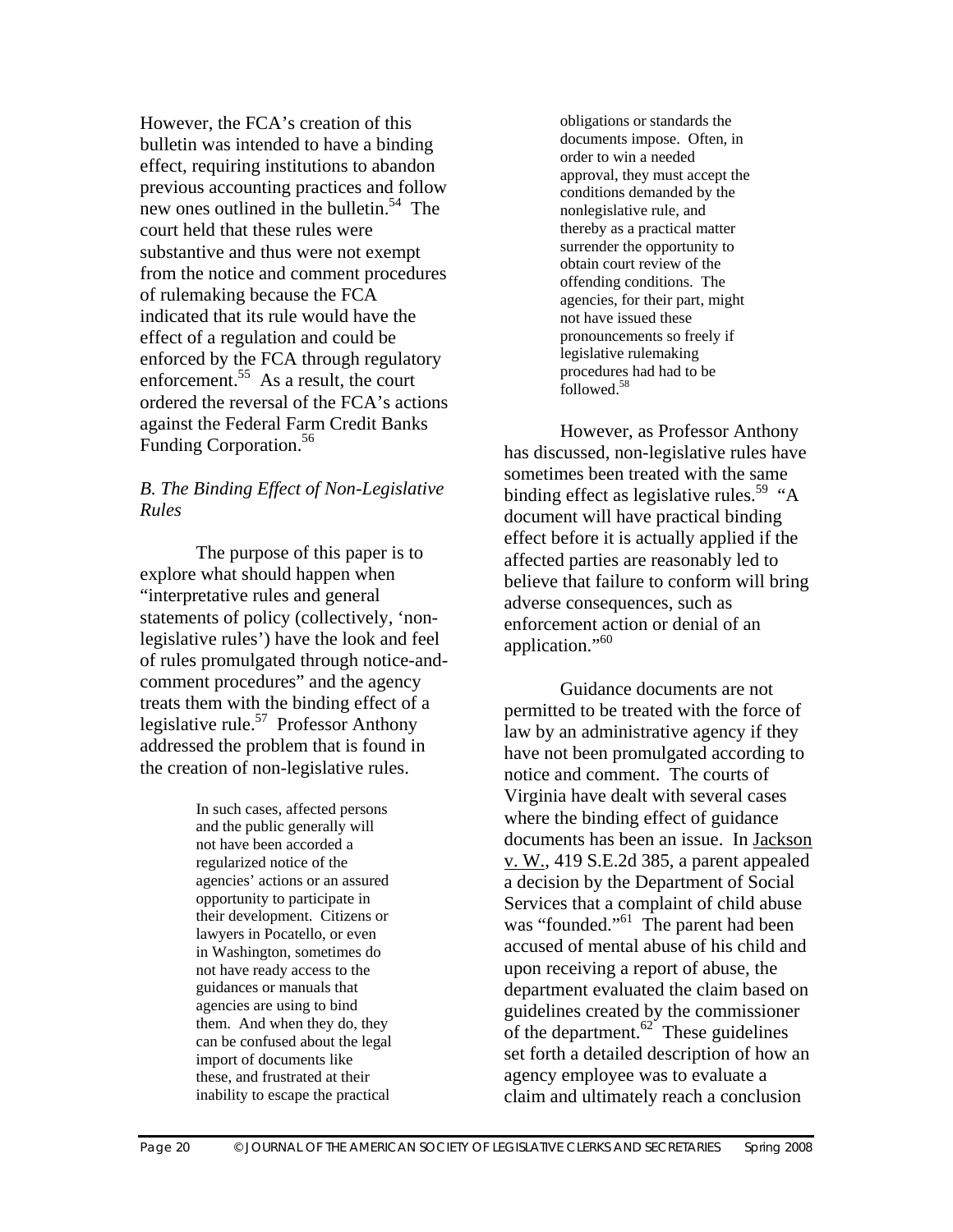on a report of abuse as either being "founded" or "unfounded."<sup>63</sup> Upon a determination that the claim is "founded" the Department of Social Services notifies the accused abuser that their name and the names of their children will be registered with the central registry of the state and will remain there for 10 years past their childrens'  $18<sup>th</sup>$  birthday.<sup>64</sup> The accused is afforded a right to appeal to the local director within 30 days.<sup>65</sup> The Court of Appeals of Virginia held that the rulemaking authority delegated by the legislature went to the state board and not to the commissioner who created the guidelines.<sup>66</sup> However, the court said that the guidelines were not regulations as outlined in the statute and they had been created pursuant to the commissioner's authority to administer the statute.<sup>67</sup> DSS's Protective Services Manual provides that "the guidelines are intended to be used as tools for the worker in investigating situations of abuse or neglect."68 Following its own decision in Bader, the court stated that "a rule or regulation is…any statement of general application, having the force of law, *affecting the rights or conduct* of any person, promulgated by an agency in accordance with the authority conferred on it by applicable basic laws."69 The court determined that the guidelines only help a case worker identify abusive conduct, and that they do not affect any right of W; therefore, they do not have the force of law. Since the guidelines do not have the force of law, they are not regulations; and the commissioner was permitted to create them without a statutory delegation of authority from the General Assembly.70 The court additionally restated that "a state agency, in addition to its statutorily granted powers… has incidental powers which

are reasonably implied as a necessary incident to its expressly granted powers for accomplishing [its] purposes."<sup>71</sup>

The Federal Circuit Court in Virginia has also handled cases and made determinations on the binding effect of guidance documents. In United States v. Mitchell, 39 F.3d 465, the defendant was convicted of importing merchandise that violated 18 U.S.C.A. § 545 (West 1976). Mitchell argued that his felony conviction under § 545 was improperly based on administrative regulations for which Congress had provided misdemeanor penalties.<sup>72</sup> The court stated that in order for a regulation to have the force and effect of a binding law, it must either be substantive or legislative; must have been promulgated through a congressional grant of quasilegislative authority; and the regulation must have been promulgated through procedural requirements such as notice and comment provisions of the  $APA.<sup>73</sup>$ The court looked to Morton v. Ruiz, 415 U.S. 199, 232 (1974) to determine that a substantive rule is one that "affects individual rights and obligations."<sup>74</sup> The court held that the regulations Mitchell was charged with violating affected individual rights and obligations and were therefore substantive.<sup>75</sup> The court also held that the regulations were properly promulgated by quasilegislative authority through the Endangered Species Act of 1973. The Act delegated the authority to promulgate rules and regulations to the Fish and Wildlife Service, which had created the regulation Mitchell violated.76 The court said that the regulations were promulgated in accordance with all applicable procedural requirements.77 Because the regulations were substantive, created by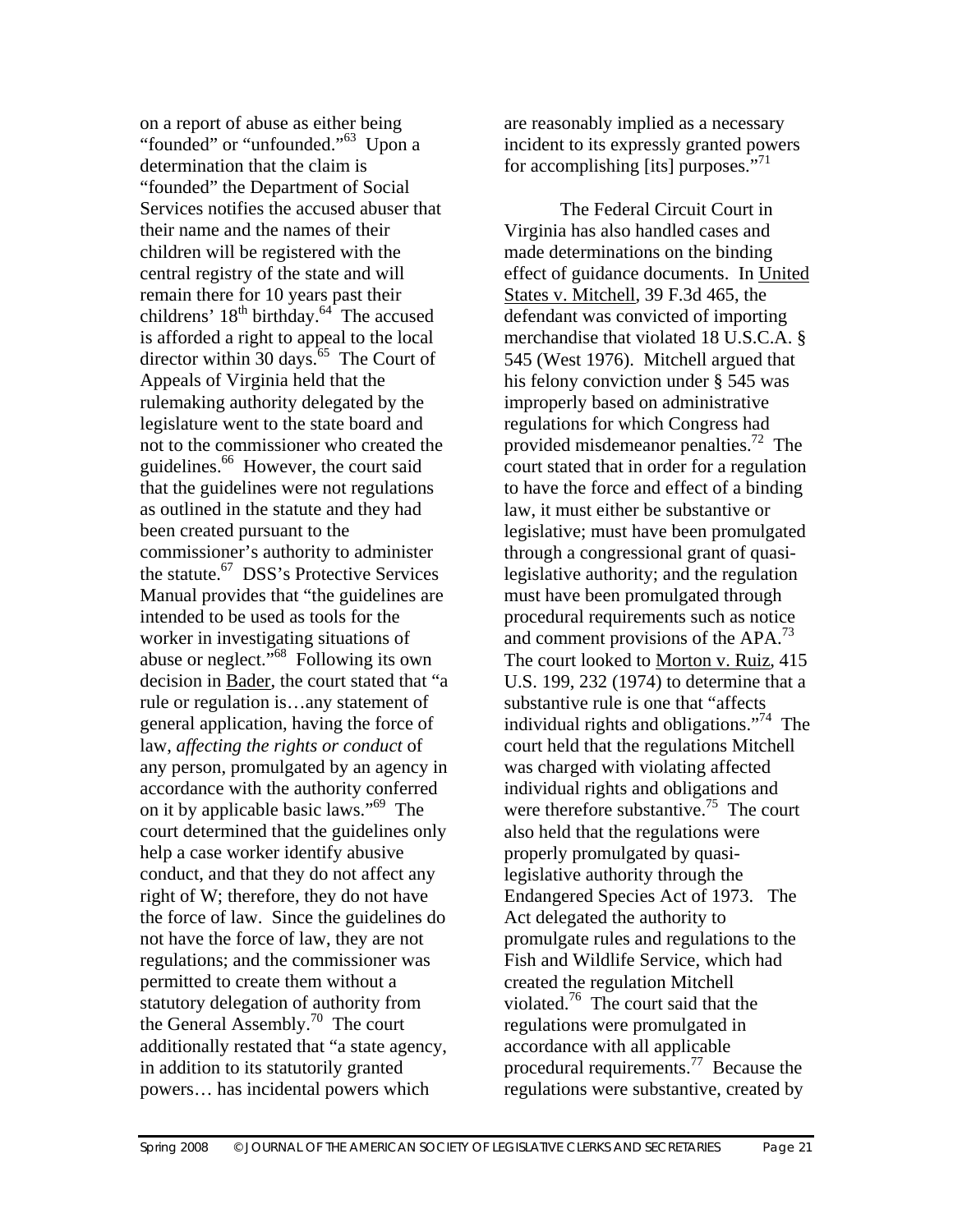an agency which had been given quasilegislative authority, and were promulgated according to procedural requirements, they had the force and effect of binding  $law.<sup>78</sup>$ 

It is important to recognize why administrative agencies should not be able to treat guidance documents with the same binding effect that legislative rules are given. First, administrative agencies only have the power to make rules as delegated by the legislative body that created the agency and the statute that the agency has been charged to enforce. This gives the agency quasilegislative authority to create rules. The Virginia Constitution will only permit the General Assembly to use as much power as has been delegated to it. Therefore, the legislature may not delegate more authority than it possesses. Second, administrative agencies have the capability of infringing upon the rights of the public. While these rights may not rise to the level of a liberty or property interest in some situations, they are still rights that should be protected, especially when they are being infringed upon by an agency that may be led by an unelected or unappointed person. An agency "may not tell people what they can and cannot do except through procedures that Congress by delegation has empowered them to use for making law. It may not enforce or apply a non-legislative policy document in just the same way it may enforce or apply a legislative rule."<sup>79</sup>

It is not unrealistic to believe that an administrative agency would create a guidance document and give it the same binding effect on the public that is only reserved for a legislative rule. In Morton v. Ruiz, 415 U.S. 199 (1974), the Bureau

of Indian Affairs denied benefits to the plaintiffs because they were not eligible under the statute because they were not actually living on the reservation. The Supreme Court invalidated that policy statement because "the Administrative Procedure Act was adopted to provide, inter alia, that administrative policies affecting individual rights and obligations be promulgated pursuant to certain stated procedures....<sup>"</sup>,<sup>80</sup> In <u>Linoz</u> v. Heckler, 800 F.2d 871 (9<sup>th</sup> Cir. 1986), healthcare providers were denied reimbursement for portions of Medicare treatment given to patients because of provisions in the carrier's manual that made determinations by Health and Human Services (HHS) binding on the providers. Hospitals that sought reimbursement for transportation costs by ambulance or helicopter for Medicare plan B patients appealed the decision by the court which denied them reimbursement because they did not follow proper procedures as outlined in the carrier's manual. Although the manual was exempt from the notice and comment requirements under 5 U.S.C. § 553(a)(2) because HHS had waived the exemption in 1971, the court invalidated it. $81$  The court found that the manual was treated as a substantive policy, and not an interpretive guideline as HHS argued because the manual withdrew coverage previously provided for and therefore "effected a change in existing law or policy."82 While interpretive rules were not subject to the notice and comment requirements of the APA, substantive rules were; and substantive rules were defined as "those which effect a change in existing law or policy or remove previously existing rights."83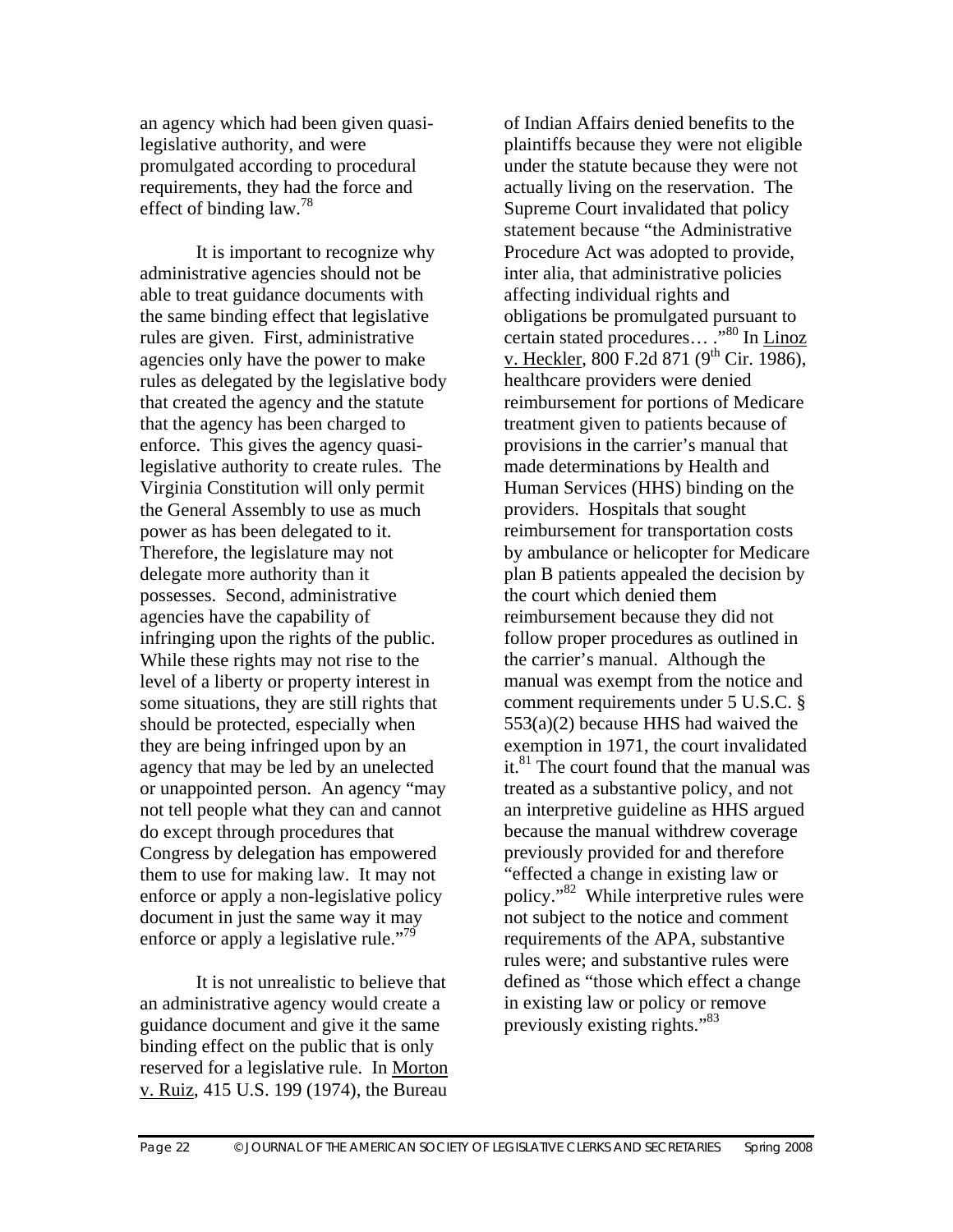#### *B. Binding Intent or Effect of the PSPM*

 Professor Anthony puts forth a simple test for determining whether an administrative agency has created a guidance document that should have been promulgated through the rulemaking process. "If a document expresses a change in substantive law or policy (that is not an interpretation) which the agency intends to make binding, or administers with binding effect, the agency may not rely upon the statutory exemption for policy statements, but must observe the APA's legislative rulemaking procedures."<sup>84</sup> This test lays out a simple method for analyzing a guidance document and should be applied here because it addresses all possible reasons why a guidance document would not be able to bind the public.

 The PSPM provides a list of covered services for which health care providers will be reimbursed and lists those services for which they will not receive reimbursement. $85$  If the health care providers do not follow the lists of approved or non-approved procedures and treatments that Virginia Medicaid will pay for, "Virginia Medicaid will not reimburse providers for these noncovered services."86 This will lead to several results. Either a health care provider will treat a patient using a procedure that is not on the list of covered procedures provided for under the PSPM and will be forced to cover the cost of the procedure themselves, or they will refuse treatment to a patient because the patient is unable to cover the expense.

It appears that there is a very apparent effect on the public,

specifically on the health care providers and the Medicaid recipients that are denied treatment. While the purpose of notice and comment is to allow public participation, the term "public" does not necessarily mean the general public at large. Here the two most interested parties in the policy created by this manual-- health care providers and Medicaid recipients-- were potentially adversely affected and did not have any say in the creation of the policy because they were not provided adequate notice. Someone may argue that the notice requirement was in essence fulfilled because under the Va. Code all guidance documents must be published; however, the very definition of a guidance document requires that it not be binding on the public. That binding effect is what calls for the need to have notice and comment. Here the notice occurred after the guidance document had been published in the Virginia Register; and under the Code of Virginia there is no requirement for the administrative agency to hear comment by the public. Va. Code § 2.2-4008 only requires that guidance documents be published annually in the Virginia Register, be available for inspection by the public, and that copies be provided as requested.<sup>87</sup>

 The binding effect of the PSPM is apparent from the language of the manual. The manual lists which forms of Medicaid programs will be reimbursed, how health care providers must file for reimbursement, and how health care providers must ensure that patients are Medicaid recipients.<sup>88</sup> The binding effect that the PSPM creates is analogous to the same binding effect that other courts have found to invalidate in other non-legislative documents created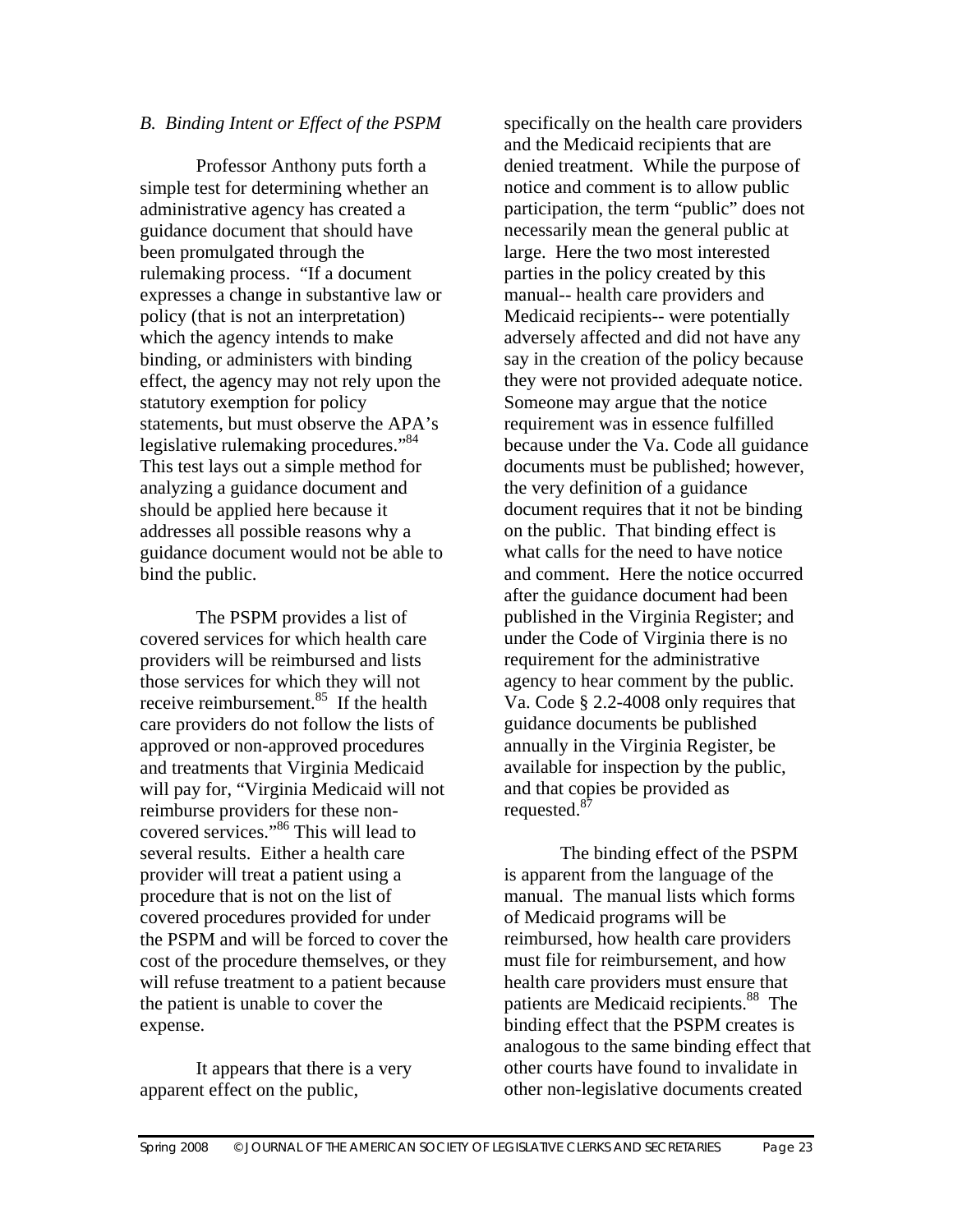by administrative agencies. In American Trucking Ass'n v. ICC, 659 F.2d 452,  $\overline{463}$  ( $\overline{5}$ <sup>th</sup> Cir. 1981), the court found that "an agency contention that its guidelines 'are not intended to prejudge any individual application' was rejected with the observation that 'there are sinews of command beneath the velvet words of the subsequent sections of the guidelines<sup>7</sup>."<sup>89</sup> "Statements in which language, context, and application suggest an intent to bind agency discretion and private party conduct…will have that effect if valid; interpretive rules or policy statements will not, regardless of their validity. A binding policy is an oxymoron."<sup>90</sup> Even if the PSPM is not found to have been created with the intent to bind, it may still have a binding effect.

 As discussed earlier, there are several examples where the courts were forced to invalidate a policy statement by an administrative agency because it was treated with the binding force of law. It is quite possible to believe that the Department of Medical Assistance Services may treat this document with that same binding effect. If a health care provider sought reimbursement for services, which they are rightfully entitled to under the Virginia Medical Assistance Program, and they did not follow all procedures listed in the manual, the provider would be denied finances that they were rightfully entitled to. The PSPM is treated by DMAS as a binding rule because healthcare providers are not permitted to receive reimbursement any other way. Specifically, if a claim is denied even for simple clerical errors, it must be resubmitted by the provider following proper PSPM procedures.<sup>91</sup> Further, if the claim is not amended according to

the PSPM within one year, it will no longer be honored. $92$  This deprives the healthcare providers of money they are owed for services rendered under the promise by the state that when a Medicaid recipient is treated in one of their facilities, it will be reimbursed for those services. Their only avenue for reimbursement is through the procedures listed in the PSPM.

#### **V. Recommendation**

 Courts have invalidated guidance documents in the past for having a binding effect on the public without going through the proper notice and comment requirements; however, invalidating the PSPM would not be a proper solution for the problem presented. If the PSPM was invalidated by a court, no providers participating in the Medicaid program would be entitled to reimbursement. Courts have previously invalidated guidance documents that were treated with binding effect because the guidance document imposed some detriment to the plaintiff; however, here the guidance document provides a benefit to the potential plaintiff. It is just the process by which that benefit can be denied that should be invalidated, and a new avenue for reimbursement should be provided.

In order to ensure that the public is given adequate notice and comment protections against agency rulemaking that can have a binding effect, administrative agencies must be forced to follow rulemaking procedures when dealing with rules that have a binding effect. Specifically, notice and comment must be required for any statement by an administrative agency that is not interpretive or a statement of policy, and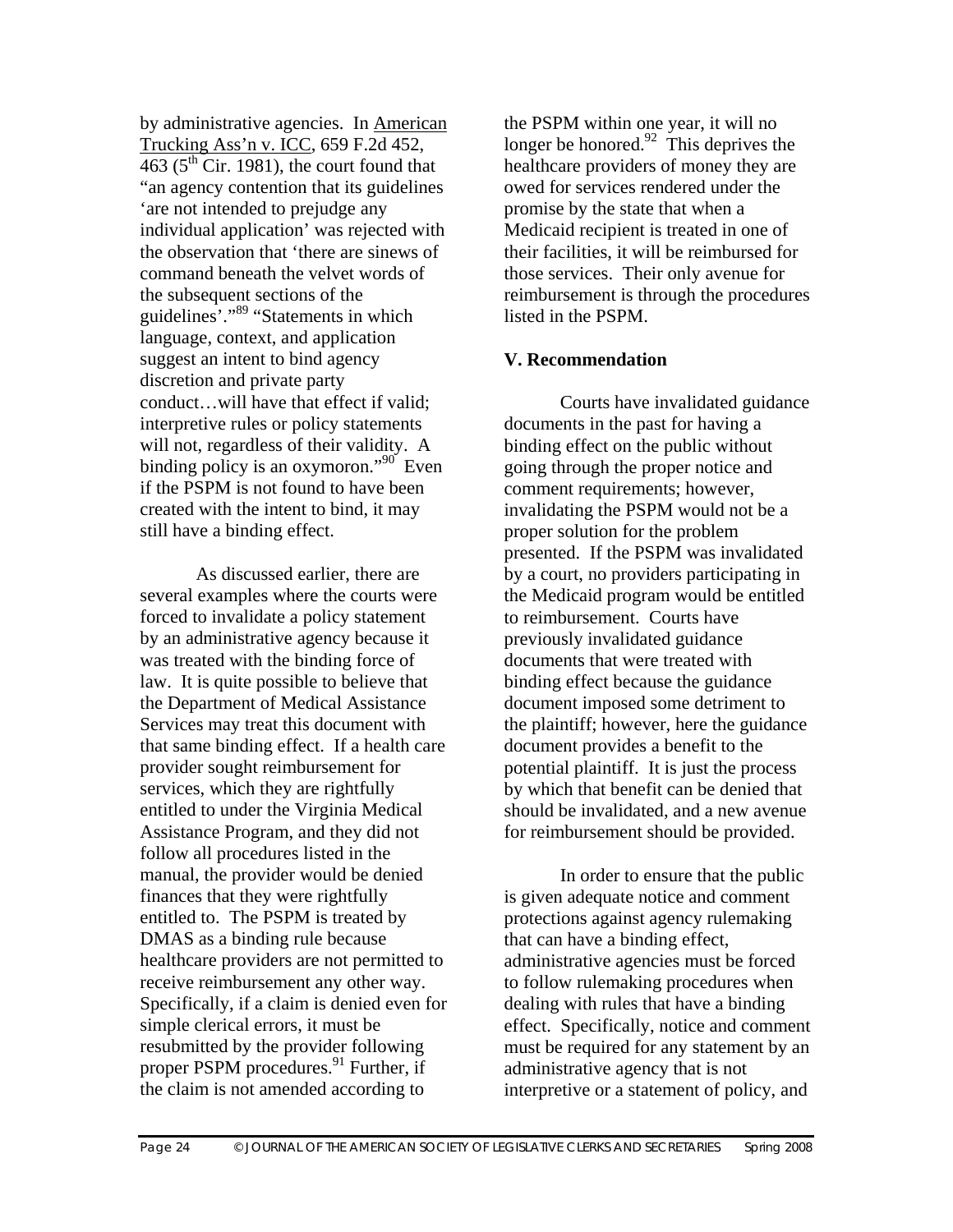which has a binding effect on the public. By requiring notice and comment for binding rules, an administrative agency will have to take into account the affected parties' opinions and suggestions in order to ensure that the purpose of the manual is fulfilled. By having healthcare providers participate in the process, they may be able to help DMAS create a more appropriate list of covered and non-covered services, and could potentially set up a reimbursement process that is more efficient and accommodating for all parties involved.

 Additionally, administrative agencies in Virginia should be required to publish all portions of their guidance documents and label them as guidance documents with an explanation that they are not to be given the full binding effect of a legislative rule. This way there is no question as to the binding weight of authority they can have on the public. Publishing the PSPM as only a guidance document, with a statement that it can only be used as a guide by the administrative agency, will afford the health care providers notice that they may challenge the validity of the manual and the agency's power to enforce it. I recognize that this will greatly disturb administrative agencies since it will fill the courts with claims that an administrative agency's guidance document did not follow the proper rulemaking procedures or that it is being treated with a binding effect. That is the purpose though. Administrative agencies should not be able to create their own policy without notice to the public and reflection on the comments the public offers. An administrative agency is not an autonomous agency that is free to accomplish the goal it was created for by any means. The General

Assembly delegated its authority to the administrative agencies because it was too time-consuming and burdensome for its members to handle the logistics of the administrative process by itself. However, they did not give a free pass to the directors of those agencies to do what they wished with that power. That power is limited by the statutes which created the agency and the statutes that agency has been charged with enforcing.

 Forcing administrative agencies to put a clause at the top of every guidance document, stating that it is only a guide that the agency follows, will ensure that agencies only create guidance documents for those matters that will not have binding effect. If an agency knows the proposed guidance document they want to treat with a binding effect will be labeled as just a guide and can be challenged in the courts, the agency will be more likely to choose to go through the rulemaking process instead because it will be able to create rules that will only be subject to public comment, rather than be left to a  $\frac{1}{2}$  decision by the courts.<sup>93</sup> This will most likely create a balancing within the agency, deciding whether to create a guidance document and treat it with a binding effect and risk suit by the public, or take the time-consuming path to create a legislative rule, which will be upheld by the courts because the courts will give discretion to the agency's power through the rulemaking process. In essence, the goal would be to make guidance documents so difficult to create and such a hassle for administrative agencies that they will only create them when they are truly only acting as guides for the personnel of the administrative agency.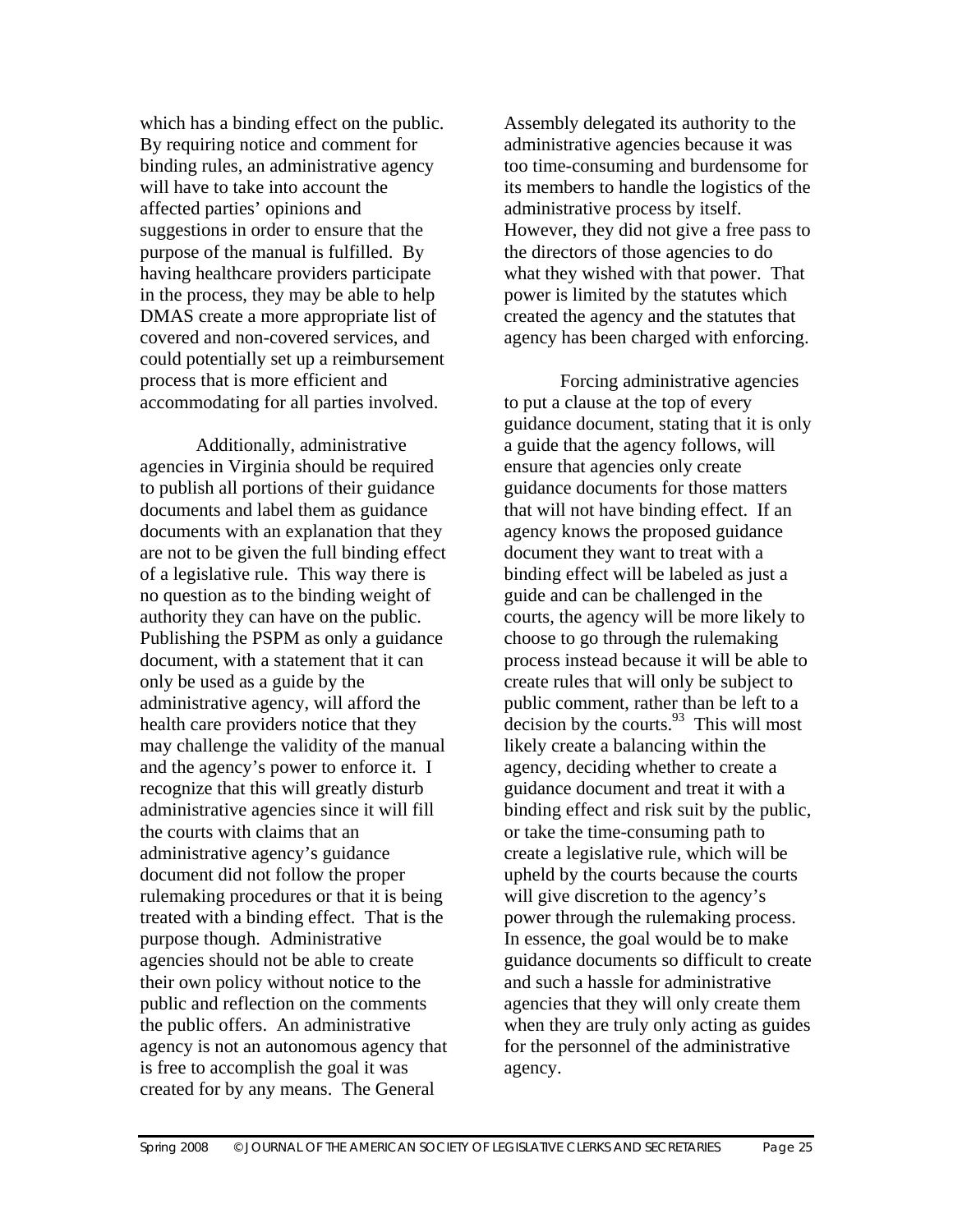There have been several other suggestions about how to encourage the rulemaking process in order to prevent administrative agencies from treating guidance documents with a binding effect. Professor Pierce suggested that the courts should encourage agencies to use rulemaking by not invalidating rules that go through the proper rulemaking process unless they are inconsistent with the statute they are enforcing.  $94$ Professor Anthony recommends that we not rely on judicial review because it is too sporadic.95 Instead, he suggests that the agencies adhere strictly to requirements of APA § 553 and follow the notice and comment requirements.<sup>96</sup> He even suggests that those requirements should be extended to agency non-legislative rules, specifically "any substantive non-legislative statement that does not interpret specific statutory or regulatory language."<sup>97</sup> Even the American Bar Association has tried to address the guidance document problem. The ABA and the Administrative Conference recommended in a 1993 resolution that "when an agency proposes to apply a nonlegislative rule in an enforcement or other proceeding, it should provide affected private parties an opportunity to challenge the wisdom or legality of the

rule, either in the instant proceeding or in a separate proceeding established for that purpose."98

#### **VI. Conclusion**

Despite the differences in the many solutions proposed, they all focus on the central goal of imposing the importance of the notice and comment period on administrative agencies and making the rulemaking process more appealing to the agencies. I feel that while these proposals may be effective eventually in obtaining that goal, forcing administrative agencies to put a clause on all guidance documents will have an immediate effect on the creation of guidance documents. Making guidance documents unattractive to the administrative agencies will force them to go through the rulemaking process. In the end the goal is to continue to give the public the notice and comment it is owed when an administrative agency promulgates a rule. Therefore, the courts should ensure that administrative agencies only treat legislative rules with a binding effect; and if an agency treats a guidance document with binding effect, it should be required to rewrite the rule with public participation.

 $\overline{a}$ 

 $1$  U.S. Const. art. I, § 1.

<sup>&</sup>lt;sup>2</sup> Vitarelli v. Seaton, 359 U.S. 535 (1959) (administrative agencies are bound by procedural rules once adopted by the agency); *see* Arizona Grocery Co. v. Santa Fe Railway, 284 U.S. 370 (1932) (agencies are also bound by legislative rules until they change them); *but see* Vietnam Veterans of America v. Secretary of the Navy, 843 F.2d 528 (D.C. Cir. 1988) (an agency may not be bound by its interpretive rules or policy statements).

<sup>&</sup>lt;sup>3</sup> Many administrative agencies are run by people who have expertise in their field and wish to keep control of their agency, however the rulemaking process subjects them to criticism from outsiders, especially influential members of Congress or the White House; *see* 1 Richard J. Pierce, Jr., Administrative Law Treatise 511, 513 (Aspen Law and Business 2002) (1994); Administrative agencies are also undercut by the judiciary and in order to prevent agency rules from being invalidated by a court, the administrative agency must provide a well detailed and planned out explanation of the rule making process that was used for the rule and the basis behind the rule. These general statements must address all possible alternatives and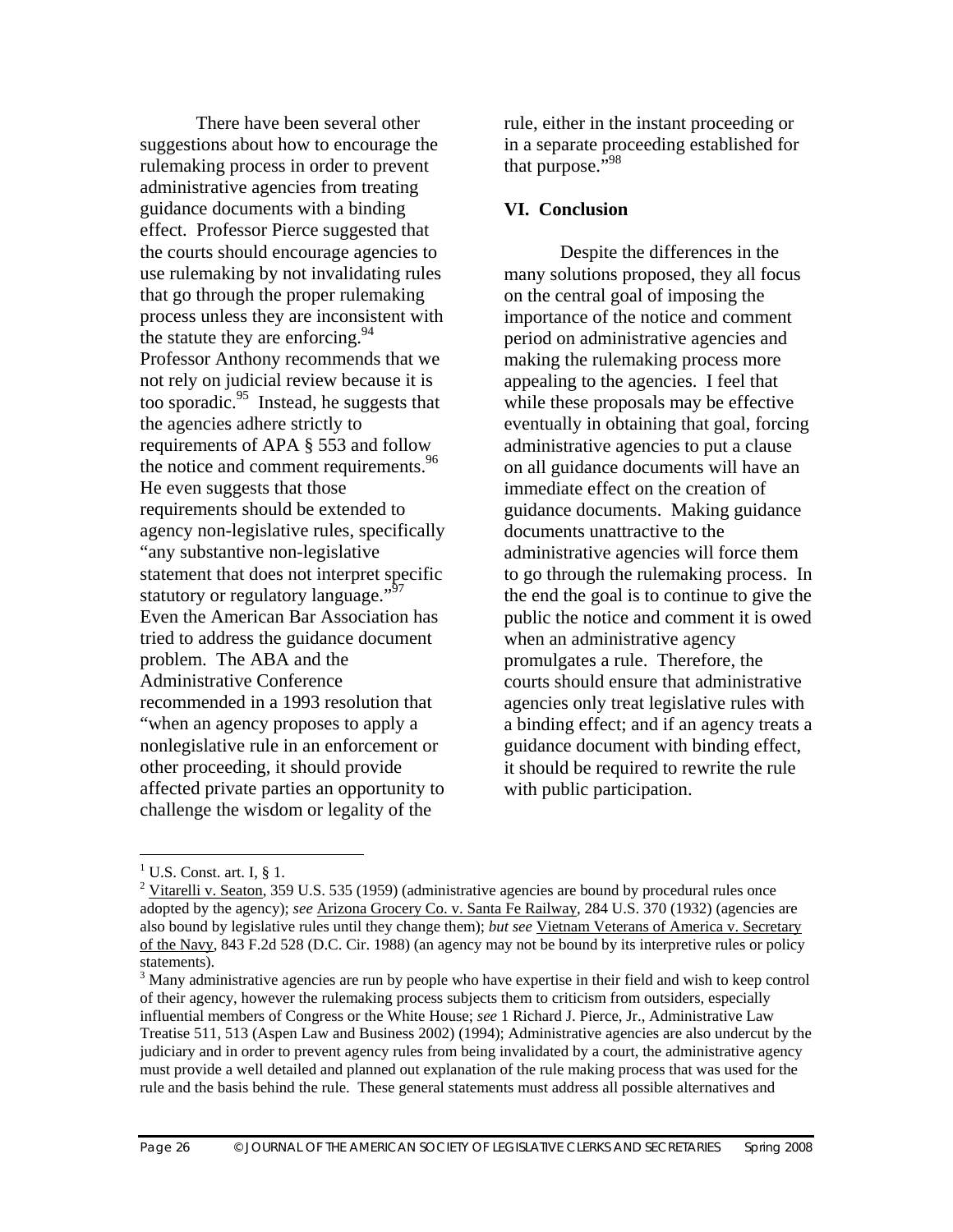issues raised by the comments in response to the rule during the public participation component in order to avoid a court holding that the rule is capricious in nature.

<sup>4</sup> Jeffrey S. Lubbers, A Federal Guide to Agency Rulemaking 5-6 (American Bar Association 2006). <sup>5</sup> Va. Code Ann. § 2.2-4001 (West 2006); *see* Chocolate Manufacturer's Ass'n v. Block, 755 F.2d 1098 (4<sup>th</sup> Cir. 1985) ("The notice and comment period encourages public participation in the administrative process and educates the agency, thereby helping to ensure informed agency decisionmaking…"). 6 *See* Bowen v. Georgetown Univ. Hosp., 488 U.S. 204, 208 (1988) ("It is axiomatic that an administrative

agency's power to promulgate legislative regulations is limited to the authority delegated by Congress.") 7 Under the Occupational Safety and Health Act, an agency is required to hold a public hearing if an interested person files an objection to a proposed rule and requests a public hearing; 29 U.S.C.A. § 655 (West 2006).

 $8 \overline{\text{Chevron v}}$ . Natural Resources Defense Council, 467 U.S. 837, 865-66 (1984) ("While agencies are not directly accountable to the people, the Chief Executive is, and it is entirely appropriate for this political branch of the Government to make such policy choices…"); *but see* Mistretta v. United States, 488 U.S. 361, 415-16 (1989) ("…the debate over unconstitutional delegation becomes a debate not over a point of principle, but over a question of degree….[I]t is small wonder that we have almost never felt qualified to second guess Congress regarding the permissible degree of policy judgment that can be left to those executing or applying the law.")

9 Va. Code Ann. § 2.2-4006 et seq. (2006).

 $^{10}$  Id.

 $^{11}$   $\overline{\underline{\mathrm{Id.}}}$ 

 $^{12}$   $\frac{1}{10}$ .

 $^{13}$  Id.

 $^{14}$  Id.

<sup>15</sup> See Yesler Terrace Community Council v. Cisneros, 37 F.3d 442, 448-49 (9<sup>th</sup> Cir. 1994) (Department of Housing and Urban Development determined that the State of Washington's eviction procedure provided sufficient procedural safeguards to tenants because it was a rule which was prospective in nature and had a definitive effect on individuals).

<sup>16</sup> The Va. Code lists exemptions to the notice and comment requirements for an administrative agency to promulgate rules; *see* Va. Code Ann. § 9-6.14:4.1(A) (2006); *see also* Robert A. Anthony, *Interpretative Rules, Policy Statements, Guidances, Manuals, and the Like—Should Federal Agencies Use Them to Bind the Public?* 41 Duke L.J. 1311, 1327-28 (1992); The Federal APA has 6 specific exemptions to the rulemaking process. The APA does not require an agency to fulfill all of the rulemaking requirement for rules that perform a military or foreign affairs function; agency management or personnel; public property, loans, grants, benefits, or contracts; procedural rules; good cause exceptions; and interpretive rules or policy statements; *see* 5 U.S.C. 553(a) (2000); *see also* Humana of South Carolina v. Califano, 590 F.2d 1070 (D.C. Cir. 1978) (regulation limiting amount hospital can charge Medicare patients relates to benefits and is therefore exempt from rulemaking process).

<sup>17</sup> Michael Asimow, *California Underground Regulations*, 44 Admin L. Rev. 43, 44 (1992).<br><sup>18</sup> Marvland Casualty Co. v. United States, 251 U.S. 342, 349 (1920); <u>Brewster v. Gage</u>, 280 U.S. 327, 336 (1930).<br><sup>19</sup> Sen. Rep. No. 960, 70<sup>th</sup> Cong., 1<sup>st</sup> Sess. 15 (1928).

 $20$  1 Richard J. Pierce, Administrative Law Treatise, 324-25 (Aspen Law and Business 2002) (1994); Arizona Grocery Co. v. Santa Fe Railway, 284 U.S. 370 (1932) (the agency was bound by the railway rates that it had previously set); *see, e.g.* Service v. Dulles, 354 U.S. 363, 388 (1957); Vitarelli v. Seaton, 359 U.S. 535 (1959).

21 1 Richard J. Pierce, Administrative Law Treatise, 325 (Aspen Law and Business 2002) (1994); *see, e.g.* United States v. Storer Broadcasting Co., 351 U.S. 192 (1956); National Broadcasting Co. v. United States, 319 U.S. 190 (1943).

22 1 Richard J. Pierce, Administrative Law Treatise, 325 (Aspen Law and Business 2002) (1994); *cf.* Dominique Custos, *The Rulemaking Power of Independent Regulatory Agencies*, 54 Am. J. Comp. L. 615, 638 (2006) ("Interpretative rules and policy statements…are not subject to the notice-and-comment requirement. As they interpret the applicable law or articulate how the agency will wield its discretion,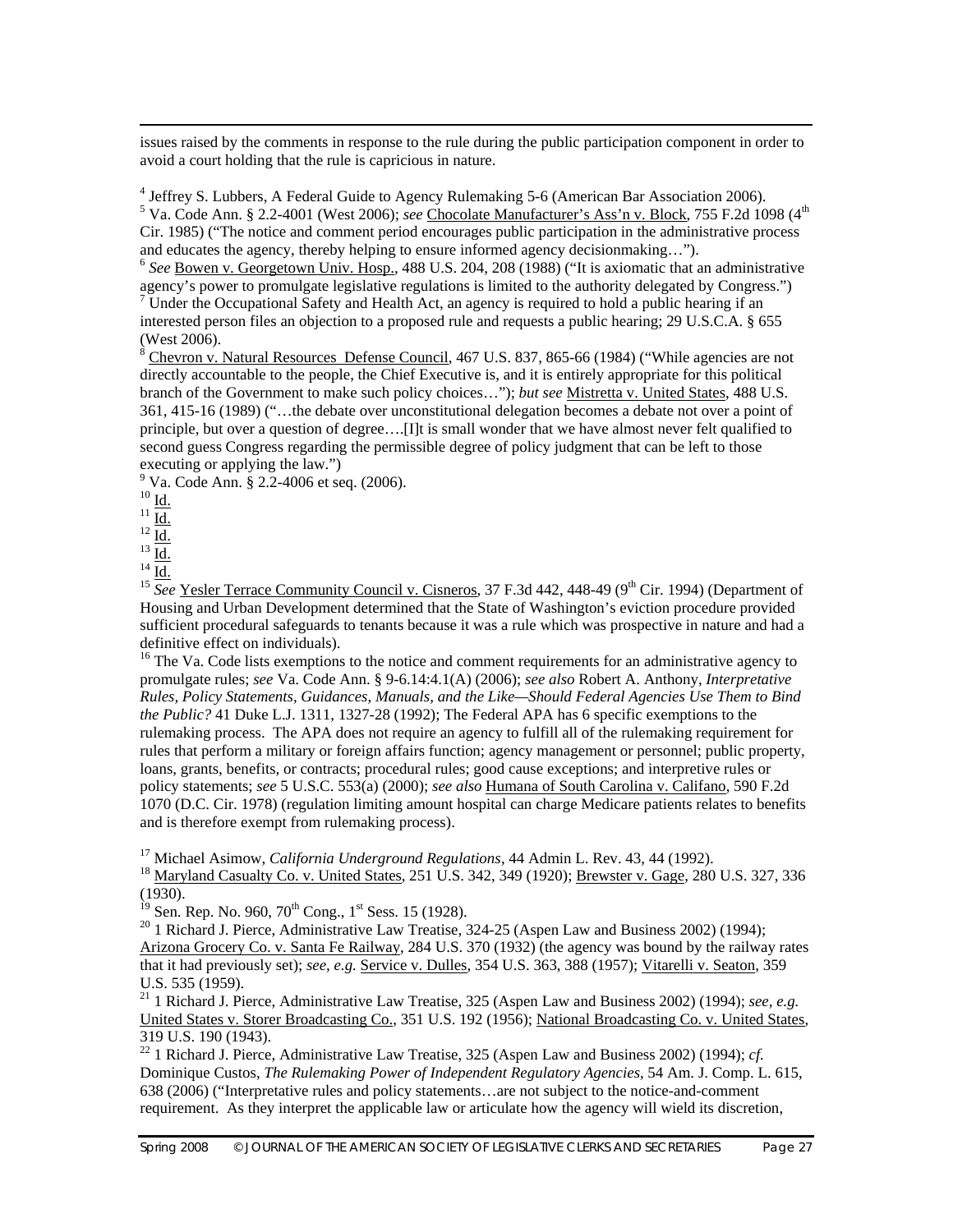they provide guidelines to which voluntary compliance is expected. To be successful in the resort to such a strategy, agencies must formulate and apply these non-legislative rules in a non-binding fashion.").

<sup>23</sup> *See* <u>Vietnam Veterans of America v. Secretary of Navy</u>, 843 F.2d 528, 536-38 (D.C. Cir. 1988).<br><sup>24</sup> 5 U.S.C.A. §§ 553(b)(A), 553(d)(2) (West 2006).

<sup>25</sup> Federal Farm Credit Banks Funding Corporation v. Farm Credit Administration, 731 F. Supp. 217, 223 (E.D. VA 1990).

26 Robert A. Anthony, *Interpretative Rules, Policy Statements, Guidances, Manuals, and the Like—Should Federal Agencies Use Them to Bind the Public?* 41 Duke L.J. 1311, 1324 (1992). 27 Michael Asimow, *Guidance Documents in the States: Toward a Safe Harbor*, 54 Admin. L. Rev. 631,

632 (2002).

 $^{28}$  Va. Code Ann. § 2.2-4008, 4103 (West 2006).

- 29 Robert A. Anthony, *Interpretative Rules, Policy Statements, Guidances, Manuals, and the Like—Should Federal Agencies Use Them to Bind the Public?* 41 Duke L.J. 1311, 1327 (1992).<br><sup>30</sup> Department of Medical Assistance Services, Psychiatric Services Provider Manual, 3 (2000).<br><sup>31</sup> Id
- 

 $rac{32}{33}$   $\underline{\text{Id.}}$  at 4.

 $^{34}$   $\overline{\underline{\mathrm{Id}}}.$ 

 $^{35}$  Id.

36 Michael Asimow, *Guidance Documents in the States: Toward a Safe Harbor*, 54 Admin. L. Rev. 631, 654-55 (2002).

<sup>37</sup> Email from Victoria Simmons, DMAS Information Office, to Author, Student, T.C. Williams School of Law (Oct. 12, 2006, 17:34:12 EST).

38 12 Va. Code 30-50, *available at* http://legis.state.va.us/codecomm/guidance/gd0653.html. (last visited 11/3/06).

39 Va. Code Ann. § 2.2-4001 (West 2006).

 $^{40}$  Bader v. Norfolk Redevelopment and Housing Authority, 396 S.E.2d 141 (Va. Ct. App. 1990).  $^{41}$  Id.

 $42 \overline{Id}$ .

- $rac{43}{44}$   $\frac{\overline{Id.}}{\underline{Id.}}$  at 143.
- 
- $rac{45}{10}$   $rac{1}{10}$  at 144.

 $^{47}$  <u>Id.</u>

 $48\overline{\text{W}}$ . VA. Chiropractic Society, Inc. v. Merritt, 178 W. Va. 173, 178 (1987).

 $\frac{49}{50}$   $\frac{\underline{Id.}}{\underline{Id.}}$  at 176.

# $\frac{51}{10}$  Id. at 177.<br><sup>52</sup> Federal Farm Credit Banks Funding Corporation v. Farm Credit Administration, 731 F. Supp. 217, 223 (E.D. VA 1990).<br><sup>53</sup> I<u>d.</u>

 $rac{101}{55}$   $rac{101}{101}$  at 223-24.

<sup>56</sup> Id. at 224.<br><sup>57</sup> John F. Manning, *Nonlegislative Rules*, 72 Geo. Wash. L. Rev. 893 (2004).<br><sup>58</sup> Robert A. Anthony, *Interpretive Rules, Policy Statements, Guidances, Manuals, and the Like—Should Federal Agencies Use Them to Bind the Public?*, 41 Duke L.J. 1311, 1372 (1992).

 $\frac{59}{60}$  <u>Id.</u> at 1328.

 $61 \overline{Jackson v. W.}$ , 419 S.E.2d 385, 387 (Va. Ct. App.).  $62 \overline{Id}$ .<br> $63 \overline{Id}$ .

 $^{64}$   $\overline{\underline{\mbox{Id.}}}$  $^{65}$   $\overline{\underline{\mbox{Id.}}}$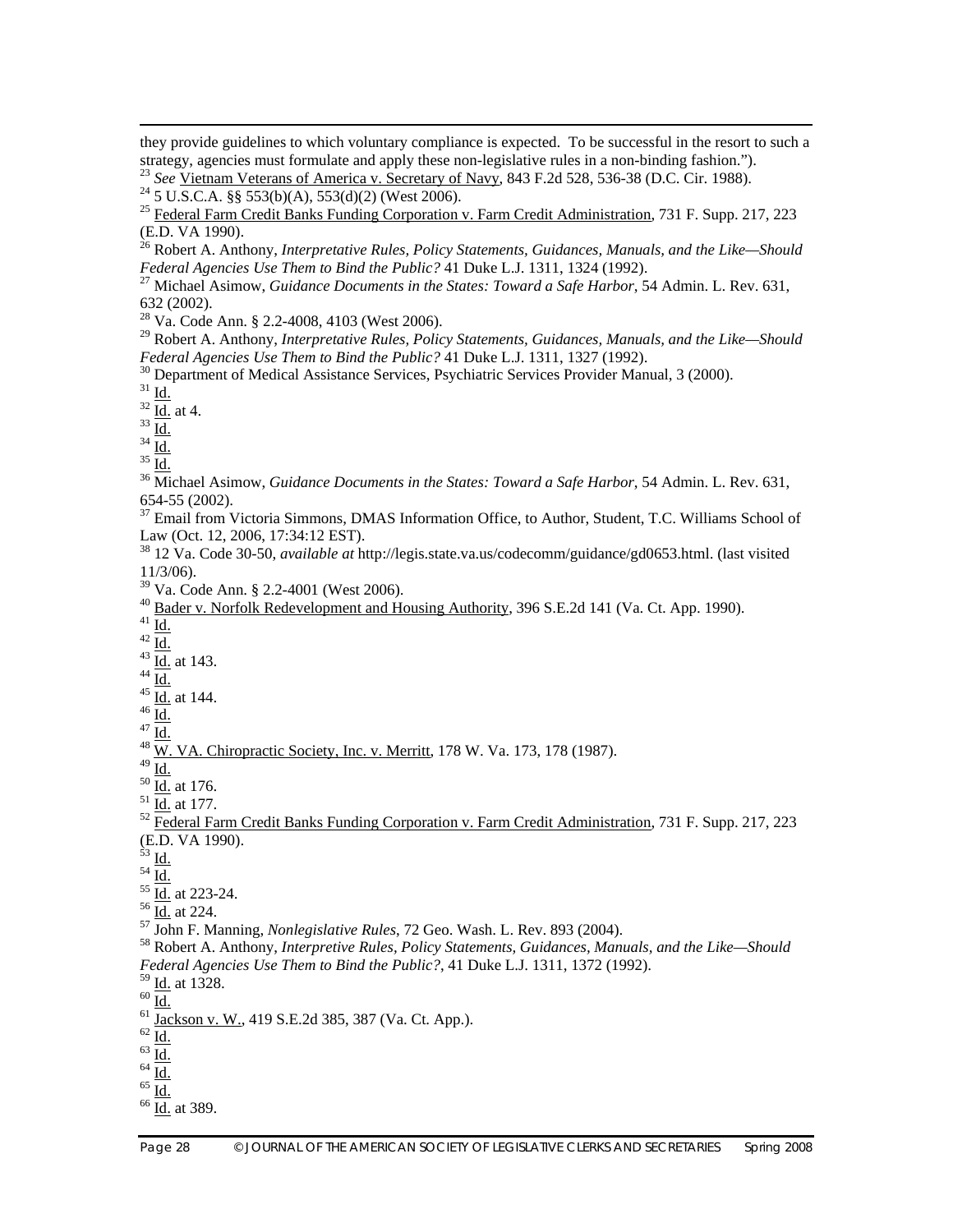Id.

 $70$   $\underline{\text{Id}}$ 

 $\frac{71}{10}$  at 390; Bader v. Norfolk Redevelopment and Housing Authority, 396 S.E.2d 141, 144 (Va. Ct. App. 1990).

 $\frac{72}{73}$  United States v. Mitchell, 39 F.3d 465, 467 (4<sup>th</sup> Cir. 1994).<br>  $\frac{73}{74}$  Id. at 470.

 $^{75}$  Id.

 $rac{76}{77}$   $rac{Id}{Id}$  at 470-71.<br>  $rac{77}{78}$   $rac{Id}{Id}$  at 471.

79 Robert A. Anthony, *Interpretive Rules, Policy Statements, Guidances, Manuals, and the Like—Should Federal Agencies Use Them to Bind the Public?*, 41 Duke L.J. 1311, 1356 (1992).<br><sup>80</sup> Morton v. Ruiz, 415 U.S. 199, 232 (1974); *but see* Kenneth Culp Davis, *Administrative Law Surprises in* 

*the Ruiz Case*, 75 Colum. L. Rev. 823, 843-44 (1975) ("The Court's Ruiz requirement went too far in the right direction. Courts should require rulemaking, but not abruptly or in absolute terms; the requirement should be gradual and either finely tailored to fit each context or coupled with recognition of administrative discretion to determine how far rulemaking is feasible in each set of circumstances….[and] invalidating an administrative decision because it rests on an interpretive rule found to be ineffective for lack of publication is probably sound...").<br> $^{81}$  Linoz v. Heckler, 800 F.2d 871, 874 (9<sup>th</sup> Cir. 1986).

<sup>82</sup>  $\underline{\text{Id.}}$  at 877.<br><sup>83</sup>  $\underline{\text{Id.}}$ ; see <u>Powderly v. Schweiker,</u> 704 F.2d 1092, 1098 (9<sup>th</sup> Cir. 1983).<br><sup>84</sup> Robert A. Anthony, *Interpretive Rules, Policy Statements, Guidances, Manuals, and the Like—Should Federa* 

<sup>85</sup> Department of Medical Assistance Services, Psychiatric Services Provider Manual, Ch. 1, 5-12 (2000).<br><sup>86</sup> <u>Id.</u> at 10.<br><sup>87</sup>Va. Code Ann. § 2.2-4008 (West 2006).

88 Department of Medical Assistance Services, Psychiatric Services Provider Manual, ch. 1, 16-22 (2000) ("All claims submitted with dates of service after October 15, 2003 will be denied if local codes are used.")

89 Robert A. Anthony, *Interpretive Rules, Policy Statements, Guidances, Manuals, and the Like—Should Federal Agencies Use Them to Bind the Public?*, 41 Duke L.J. 1311, 1357 (1992). <sup>90</sup> I<u>d.</u> at 1358.

<sup>91</sup> Email from Victoria Simmons, DMAS Information Office, to Author, Student, T.C. Williams School of Law (Oct. 12, 2006, 17:34:12 EST).

 $92$  Id.

 $\frac{93}{3}$  Richard J. Pierce, Administrative Law Treatise, 1237 (Aspen Law and Business 2002) (1994) ("Scholars have demonstrated the existence of similar widespread inconsistencies in the decisionmaking patterns of federal courts…[sources of the problem are] severe limits on the ability of both the Supreme Court and the en banc circuit courts to maintain interjudge, interpanel, and intercircuit consistency."). <sup>94</sup> 1 Richard J. Pierce, Administrative Law Treatise, 514-17 (Aspen Law and Business 2002) (1994).

95 Robert A. Anthony, *Interpretive Rules, Policy Statements, Guidances, Manuals, and the Like—Should Federal Agencies Use Them to Bind the Public?*, 41 Duke L.J. 1311, 1372 (1992).<br><sup>96</sup> <u>Id.</u> at 1373.<br><sup>97</sup> Id. at 1374.

98 Summary of Actions of ABA House Delegates, August 1993, at 23-24, *see also* ACUS Recommendation 92-2, 57 Fed.Reg. 30103 (1992).

 $67 \underline{\text{Id.}}$ 

 $rac{68}{69}$   $rac{Id.}{Id.}$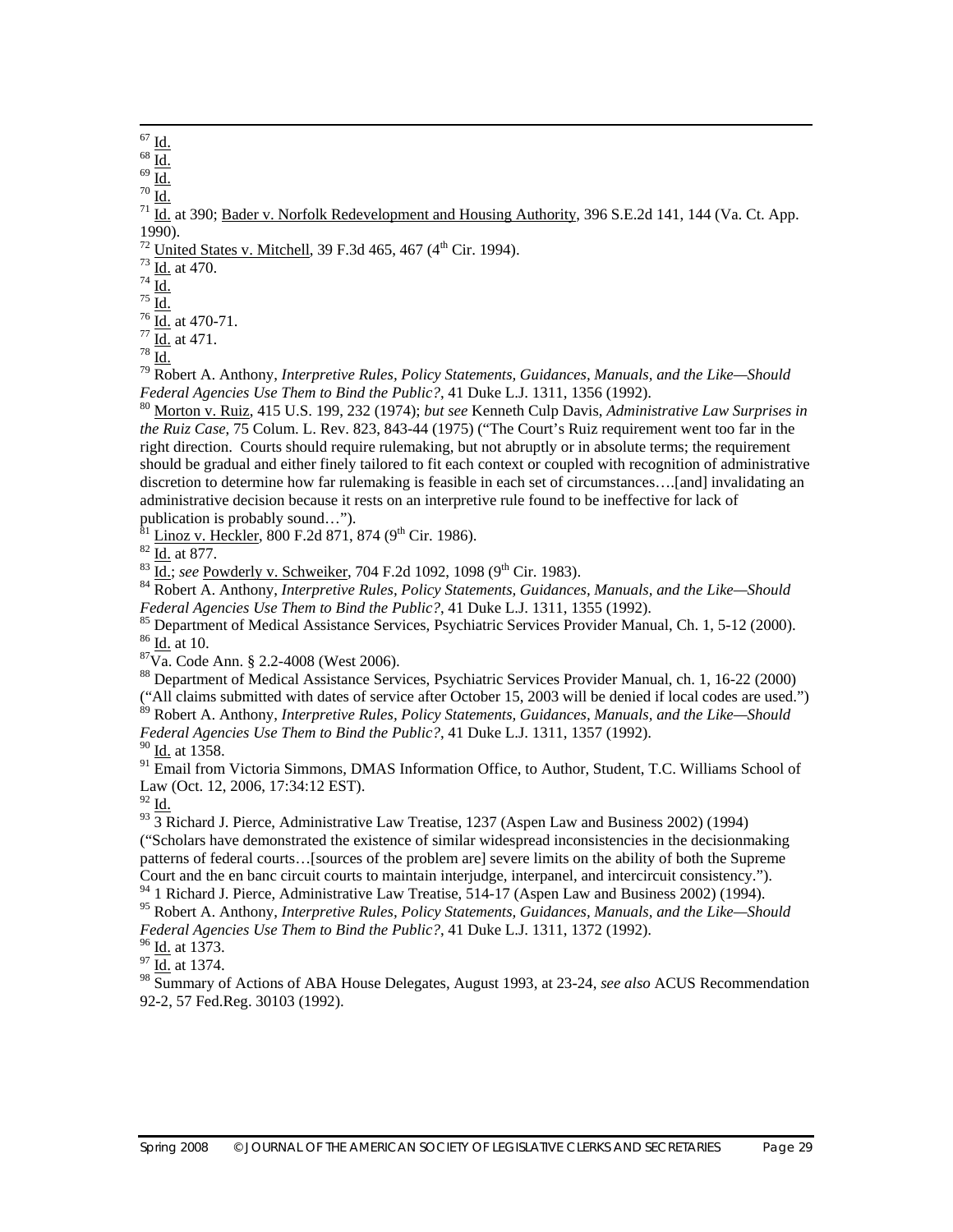#### **PROFESSIONAL JOURNAL INDEX**  1995 – 2008

# **Administration**

| Fall          | 1997 | Boulter, David E. | Strategic Planning and Performance Budgeting: A New Approach<br>to Managing Maine State Government |
|---------------|------|-------------------|----------------------------------------------------------------------------------------------------|
| <b>Spring</b> | 2001 | Carey, Patti B.   | Understanding the Four Generations in Today's Workplace                                            |
| Spring        | 2006 | Hedrick, JoAnn    | Passage of Bills and Budgets in the United States System –                                         |
|               |      |                   | A Small State's Perspective                                                                        |
| Spring        | 2001 | Henderson, Dave   | Personnel Policies in the Legislative Environment                                                  |
| Summer        | 2000 | Jones, Janet E.   | RFP: A Mission Not Impossible                                                                      |
| Spring        | 1998 | Larson, David     | Legislative Oversight of Information Systems                                                       |
| Fall          | 1995 | Rudnicki, Barbara | Criticism                                                                                          |
|               |      |                   |                                                                                                    |

# **ASLCS**

| Summer |  | 2000 Burdick, Edward A. | A History of ASLCS |
|--------|--|-------------------------|--------------------|
|--------|--|-------------------------|--------------------|

#### **Case Studies**

| Fall   | 2003 | Bailey, Mathew S.   | The Will of the People: Arizona's Legislative Process                                                                                          |
|--------|------|---------------------|------------------------------------------------------------------------------------------------------------------------------------------------|
| Summer | 2000 | Clemens and Schuler | The Ohio Joint Select Committee Process                                                                                                        |
| Fall   | 2006 | Clemens, Laura      | Ohio Case Regarding Open Meetings and Legislative Committees                                                                                   |
| Fall   | 2003 | Cosgrove, Thomas J. | First-Term Speakers in a Divided Government                                                                                                    |
| Fall   | 2005 | Garrett, John       | The Balance Between Video Conferencing by The Virginia<br>General Assembly and Requirements of Virginia's Freedom of<br><b>Information Act</b> |
| Spring | 1996 | Dwyer, John F.      | Iowa Senate's Management of Its Telephone Records Is Upheld by<br><b>State Supreme Court</b>                                                   |
| Fall   | 2003 | Gray, LaToya        | Virginia's Judicial Selection Process                                                                                                          |
| Spring | 2003 | Howe, Jerry         | <b>Judicial Selection: An Important Process</b>                                                                                                |
| Fall   | 2002 | Jamerson, Bruce F.  | Interpreting the Rules: Speaker's Resignation Challenges                                                                                       |
| Fall   | 2007 | James, Steven T.    | Government by Consensus - Restrictions on Formal Business in<br>the Massachusetts Legislature Inspire Innovative Ways to Govern                |
| Fall   | 2003 | Morales, Michelle   | I Will Survive: One Bill's Journey Through the Arizona<br>Legislature                                                                          |
| Fall   | 1995 | Phelps, John B.     | Publishing Procedural Rulings in the Florida House of<br>Representatives                                                                       |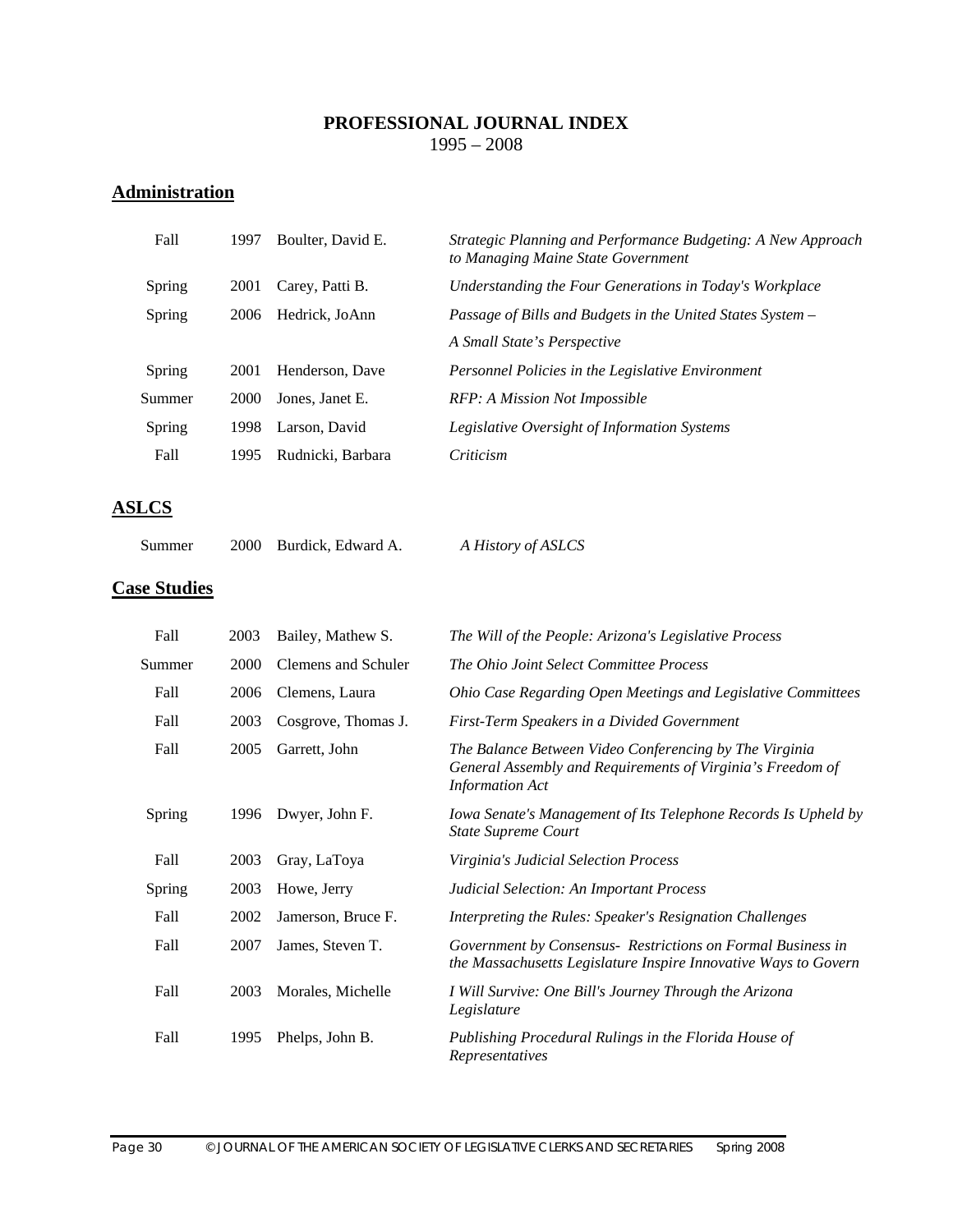| Fall   | 2006 | Phelps, John B.   | Florida Association of Professional Lobbyists, Inc. et. al. v.<br>Division of Legislative Information Services of the Florida Office<br>of Legislative Services et. al |
|--------|------|-------------------|------------------------------------------------------------------------------------------------------------------------------------------------------------------------|
| Spring | 2008 | Regan, Patrick    | The True Force of Guidance Documents in Virginia's<br>Administrative Agencies                                                                                          |
| Fall   | 2006 | Speer, Alfred W.  | The Establishment Clause & Legislative Session Prayer                                                                                                                  |
| Fall   | 2001 | Tedcastle, Ted    | High Noon at the Tallahassee Corral                                                                                                                                    |
| Spring | 1998 | Todd, Tom         | Nebraska's Unicameral Legislature: A Description and Some<br>Comparisons with Minnesota's Bicameral Legislature                                                        |
| Fall   | 2006 | Wattson, Peter S. | Judging Oualifications of a Legislator                                                                                                                                 |

# **Historic Preservation**

| Fall          | 1995 Mauzy, David B.   | Restoration of the Texas Capitol                        |
|---------------|------------------------|---------------------------------------------------------|
| Fall          | 2001 Wootton, James E. | Preservation and Progress at the Virginia State Capitol |
| <b>Spring</b> | 2008 Wootton, James E. | Restoring Jefferson's Temple to Democracy               |

# **International**

| Fall   | 2000        | Grove, Russell D.    | The Role of the Clerk in an Australian State Legislature                                                                             |
|--------|-------------|----------------------|--------------------------------------------------------------------------------------------------------------------------------------|
| Fall   | 2000        | Law. K.S.            | The Role of the Clerk to the Legislative Council of the Hong Kong<br>Special Administrative Region of the People's Republic of China |
| Spring | 2004        | MacMinn, E. George   | The Westminster System – Does It Work in Canada?                                                                                     |
| Spring | 2006        | Phelps, John B.      | A Consultancy in Iraq                                                                                                                |
| Fall   | <b>2000</b> | Pretorius, Pieter    | The Role of the Secretary of a South African Provincial<br>Legislature                                                               |
| Spring | 2002        | Schneider, Donald J. | <b>Emerging Democracies</b>                                                                                                          |

#### **Miscellaneous**

| Summer | 1999 | Arinder, Max K.   | Planning and Designing Legislatures of the Future                                                                  |
|--------|------|-------------------|--------------------------------------------------------------------------------------------------------------------|
| Fall   | 2000 | Arinder, Max K.   | Back to the Future: Final Report on Planning and<br>Designing Legislatures of the Future                           |
| Winter | 2000 | Drage, Jennifer   | Initiative, Referendum, and Recall: The Process                                                                    |
| Fall   | 2005 | Hodson. Tim       | Judging Legislatures                                                                                               |
| Spring | 1998 | Pound. William T. | The Evolution of Legislative Institutions: An Examination<br>of Recent Developments in State Legislatures and NCSL |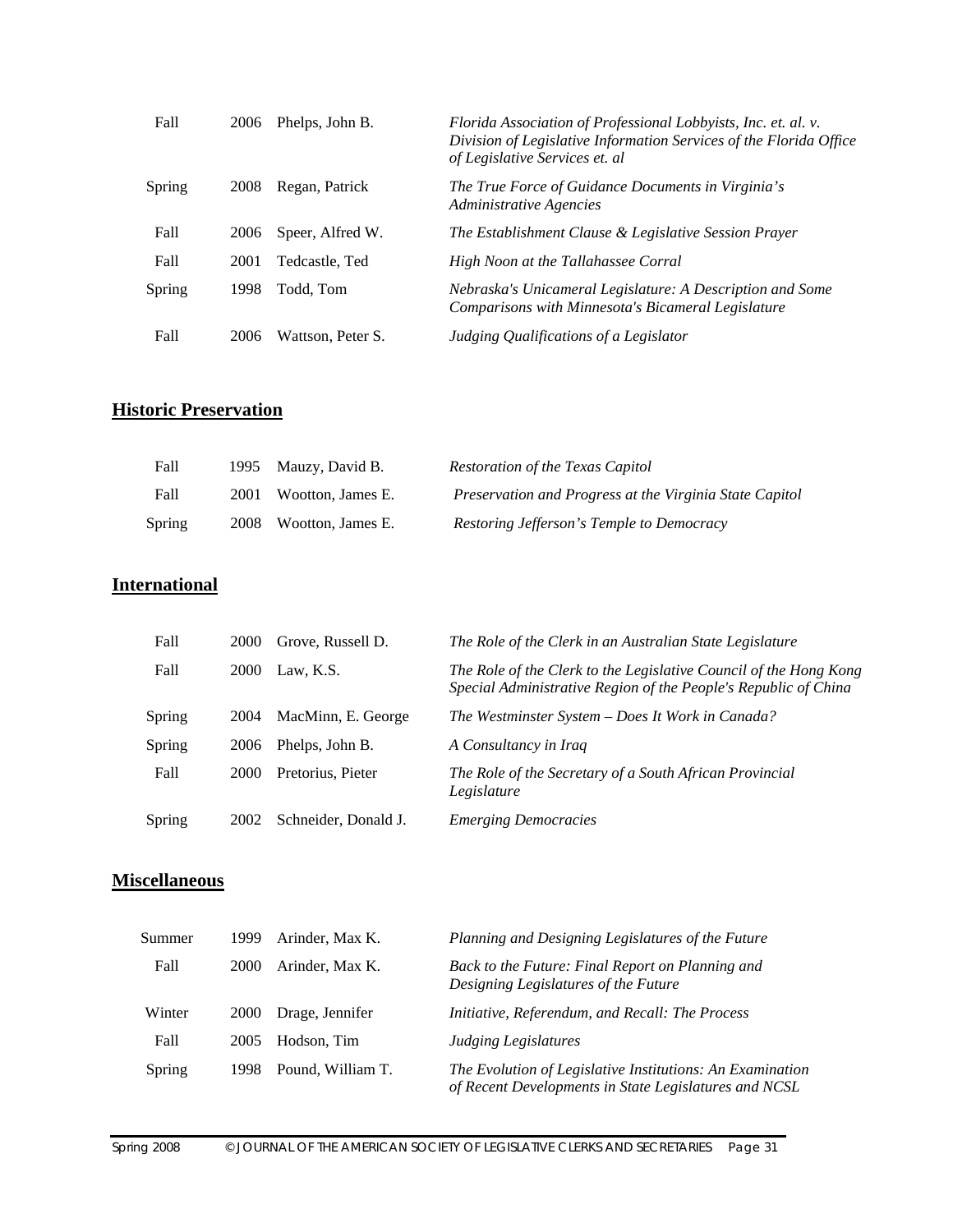| Fall | 2000 Rosenthal, Alan | A New Perspective on Representative Democracy: What<br>Legislatures Have to Do |
|------|----------------------|--------------------------------------------------------------------------------|
| Fall | 1995 Snow, Willis P. | Democracy as a Decision-Making Process: A Historical<br>Perspective            |

# **Process**

| Fall   | 1996 | Burdick, Edward A.   | Committee of the Whole: What Role Does It Play in<br>Today's State Legislatures?                           |
|--------|------|----------------------|------------------------------------------------------------------------------------------------------------|
| Spring | 2003 | Clapper, Thomas      | How State Legislatures Communicate with the Federal<br>Government                                          |
| Spring | 2008 | Clemens, Laura       | Ohio's Constitutional Showdown                                                                             |
| Fall   | 2006 | Clift, Claire J.     | Reflections on the Impeachment of a State Officer                                                          |
| Spring | 2004 | Dunlap, Matthew      | My Roommate Has a Mohawk and a Spike Collar:<br>Legislative Procedure in the Age of Term Limits            |
| Winter | 2000 | Edwards, Virginia A. | A History of Prefiling in Virginia                                                                         |
| Spring | 2002 | Erickson and Barilla | Legislative Powers to Amend a State Constitution                                                           |
| Spring | 2001 | Erickson and Brown   | Sources of Parliamentary Procedure: A New Precedence<br>for Legislatures                                   |
| Summer | 1999 | Erickson, Brenda     | Remote Voting in Legislatures                                                                              |
| Spring | 2004 | James, Steven T.     | The Power of the Executive vs. Legislature $-$ Court Cases<br>and Parliamentary Procedure                  |
| Spring | 1997 | Jones, Jerry G.      | Legislative Powers and Rules of Procedure: Brinkhaus v.<br>Senate of the State of Louisiana                |
| Spring | 1998 | King, Betty          | Making Tradition Relevant: A History of the Mason's<br>Manual of Legislative Procedure Revision Commission |
| Fall   | 2002 | Maddrea, B. Scott    | Committee Restructuring Brings Positive Changes to the<br>Virginia House                                   |
| Fall   | 1997 | Mayo, Joseph W.      | <b>Rules Reform</b>                                                                                        |
| Spring | 2002 | Mina, Eli            | Rules of Order versus Principles                                                                           |
| Fall   | 2007 | Robert and Armitage  | Perjury, Contempt and Privilege -Oh My! Coercive<br><b>Powers of Parliamentary Committees</b>              |
| Spring | 2003 | Tucker, Harvey J.    | Legislative Logjams Reconsidered                                                                           |
| Fall   | 2005 | Tucker, Harvey J.    | The Use of Consent Calendars In American State<br>Legislatures                                             |
| Summer | 2000 | Vaive, Robert        | Comparing the Parliamentary System and the<br><b>Congressional System</b>                                  |
| Fall   | 2001 | Whelan, John T.      | A New Majority Takes Its Turn At Improving the Process                                                     |